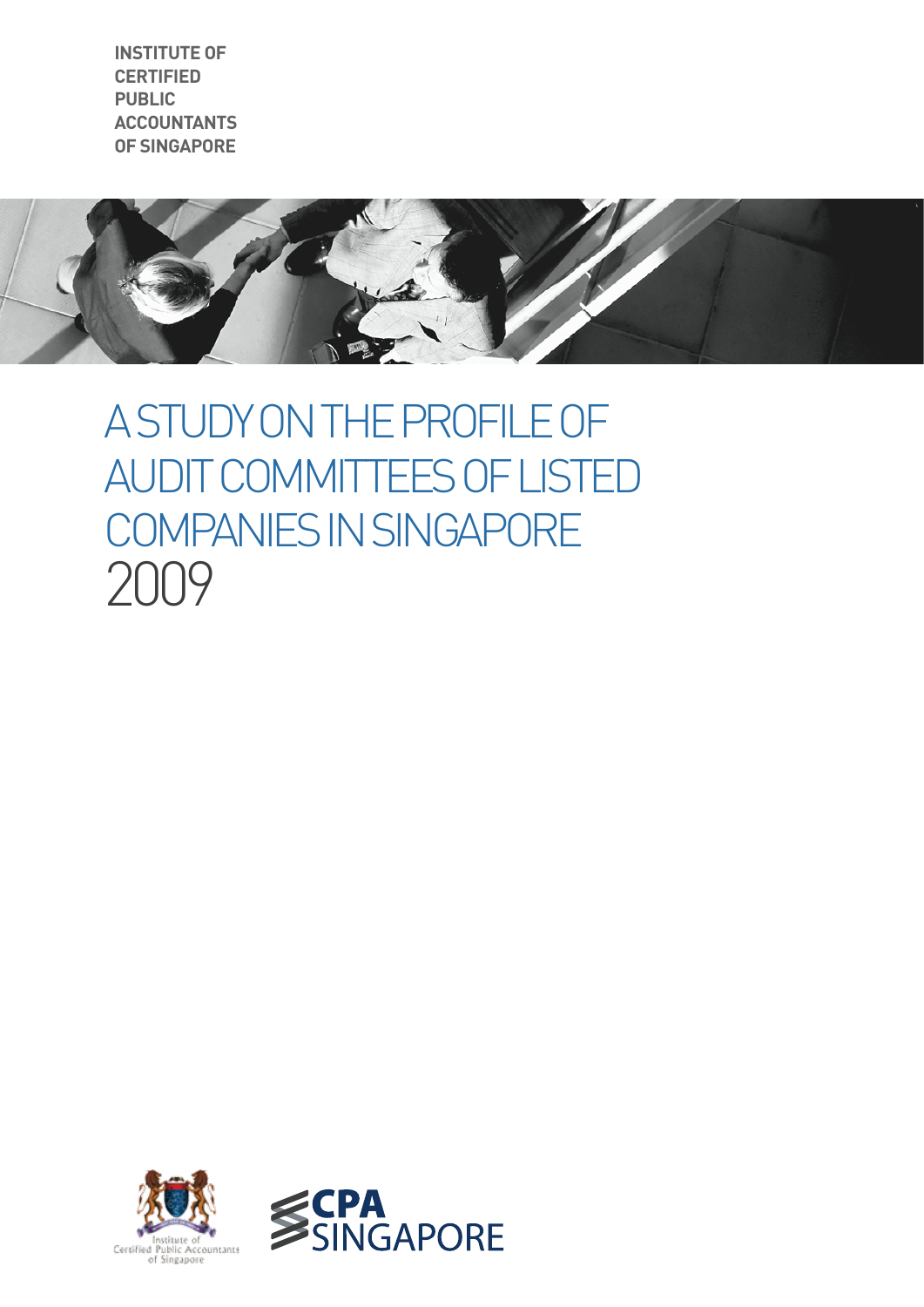## **About the ICPAS**

**Established in June 1963, the Institute of Certified Public Accountants of Singapore (ICPAS) is the national accountancy body that develops, supports and enhances the integrity, status and interests of the accountancy profession in Singapore.**

The Certified Public Accountant Singapore (CPA Singapore) is a professional in accountancy, finance and business who has the relevant work experience in addition to a recognised accountancy qualification. They are highly versatile and well sought after as business leaders beyond the accountancy, banking and finance industries.

Today, the Institute of Certified Public Accountants of Singapore (ICPAS) has over 20,000 members and/or CPAs Singapore working and making their mark worldwide, which makes the CPA Singapore a designation with international recognition.

ICPAS' international outlook and connections are reflected in its membership of regional and international professional organizations like the ASEAN Federation of Accountants (AFA), the Asia-Oceania Tax Consultants' Association (AOTCA) and the International Federation of Accountants (IFAC).

The Institute also caters for the training and professional development of its members through regular courses conducted by its training arm, the Singapore Accountancy Academy (SAA).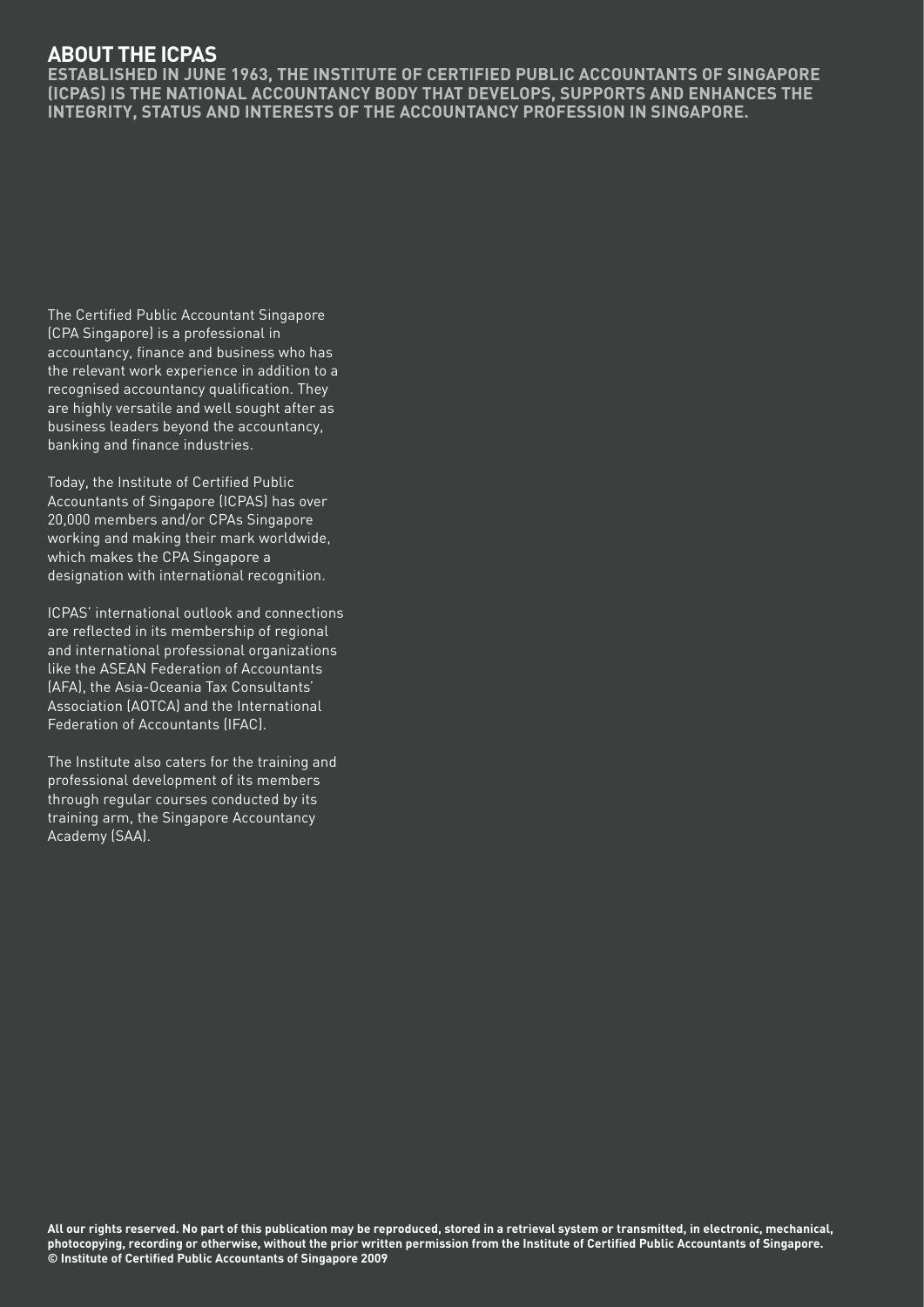# **The study on the Profile of Audit Committees of Listed Companies in Singapore 2009 was commissioned by the Corporate Governance Committee of the Institute of Certified Public Accountants of Singapore**

The Corporate Governance Committee of the Institute of Certified Public Accountants of Singapore (ICPAS) initiated the research project which was aimed at providing an understanding of the compliance of the Companies Act and Singapore Corporate Governance Code with respect to Audit Committees (ACs) of listed companies in Singapore and a general description of the state of the ACs of listed companies in Singapore.

The Corporate Governance Committee as well as the Council of ICPAS provided appropriate inputs and advice on the research findings, which helps to improve on the clarity and presentation of the report that is now presented.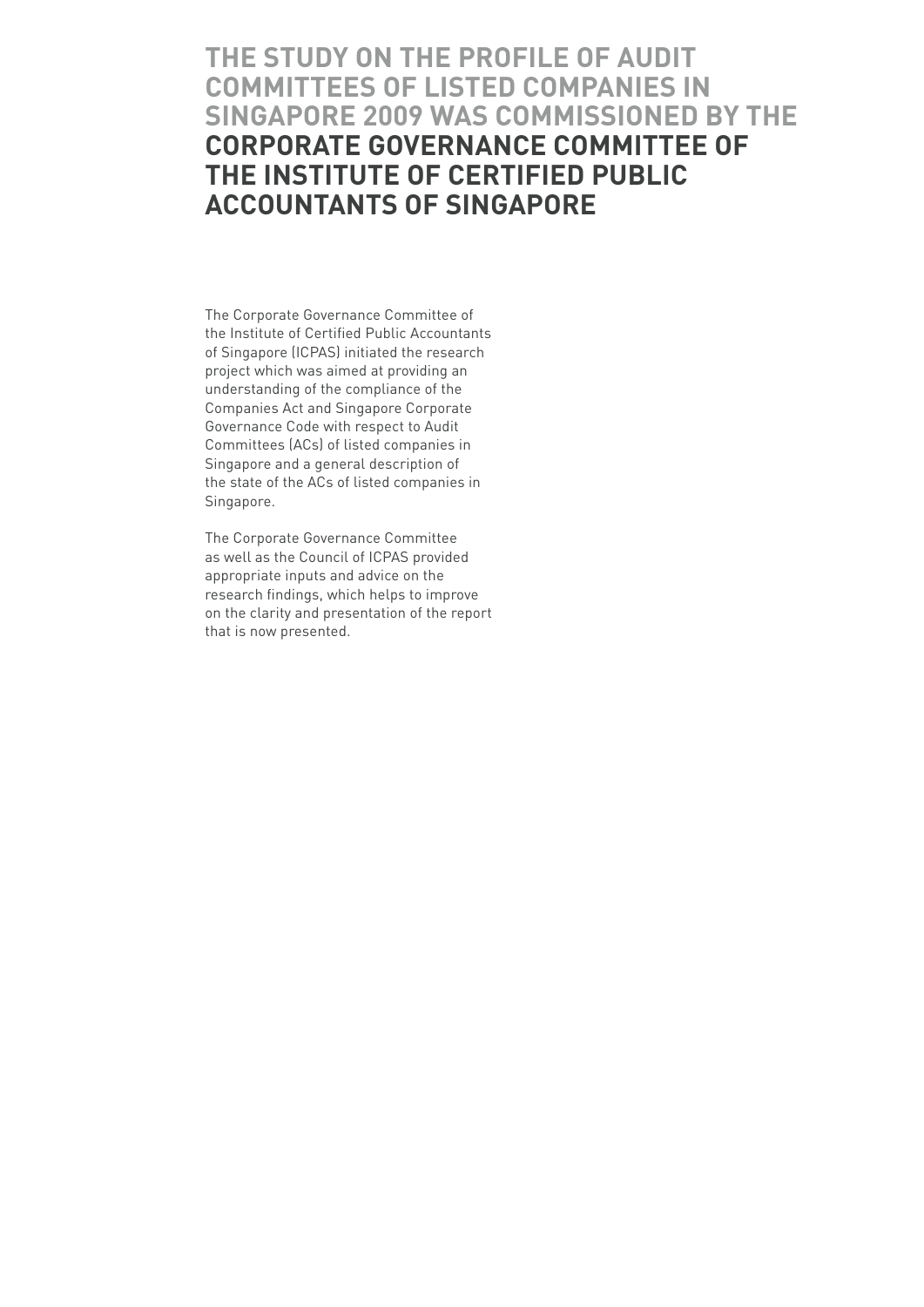### **About the Corporate Governance Committee of ICPAS**

The Corporate Governance Committee is a strong advocate of best corporate governance practices. It achieves its objectives by drawing on the experience of auditors, accountants, consultants and business people working in different fields to take a proactive role in the development, implementation and promotion of sound corporate governance.

Its terms of reference include reviewing matters relating to corporate governance, conducting relevant research and consultation on corporate governance in a proactive manner, drafting of consultative

papers, legislative and regulatory proposals, and guidelines to members in the form of study reports, proposing changes to the Listing Rules, the Code of Corporate Governance and other related laws and regulations as appropriate and exchanging views with government, regulatory bodies, professional bodies and other relevant organizations on matters relating to corporate governance.

The Corporate Governance Committee 2008/2009 consists of:

Dr Ernest Kan (Chairman) Chief-of-Operations (Clients & Markets), Deloitte & Touche LLP

Mr Bill Bowman Director, Infineon Technologies Asia Pacific Pte Ltd

Mr Gerard Ee Chairman, National Kidney Foundation

Mr R Dhinakaran Managing Director, Jay Gee Group of Companies

Associate Professor Ho Yew Kee National University of Singapore

Assistant Professor Lee Kin Wai Nanyang Technological University

Mr Steven Phan Country Managing Partner (Singapore), Ernst & Young LLP

Mr Rohan Kamis Managing Partner, Rohan Mah & Partners

Mr Tom Yee Council Member, ICPAS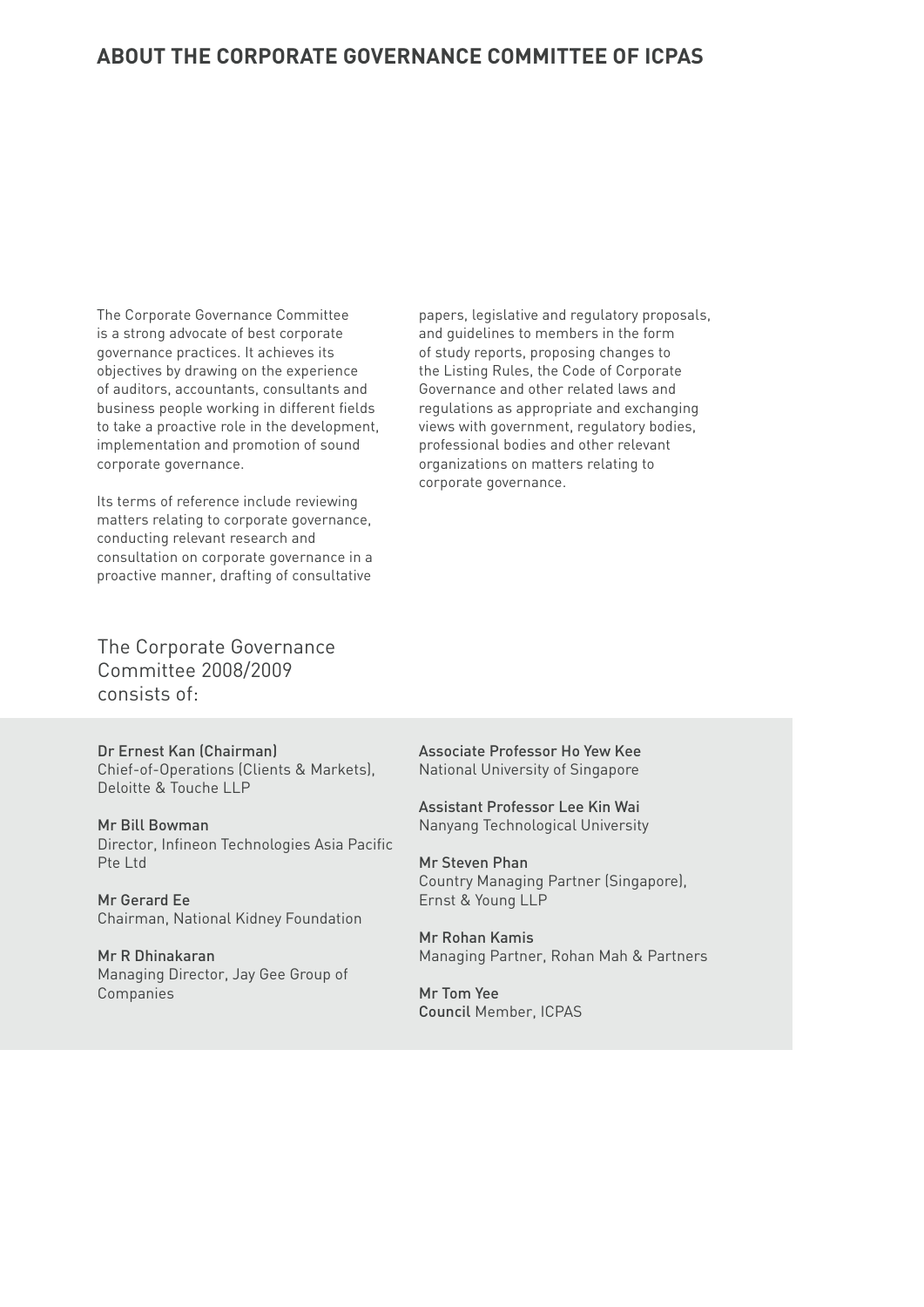## **Table of Contents**

#### **PG 1**

**Executive Summary**

#### **PG 2**

**1. Introduction**

- **2. Objectives of the Survey**
- **3. Methodology of the Survey**

#### **PG 3**

**4. Legislation and Code Best Practices on Audit Committees**

#### **PG 4**

**5. Survey Findings** 5.1 General Descriptions

**PG 5**

 5.2 Assessment of the Composition of the AC

#### **PG 7**

 5.3 Assessment of the Qualifications of the AC Members

#### **PG 8**

 5.4 Assessment of the Experience of the AC Members

#### **PG 9**

 5.5 Assessment of the Extent of Compliance of AC to the Corporate Governance Code

#### **PG 11**

 5.6 Assessment of any Other Issues Deemed Pertinent to the Research Topic

**6. Conclusion**

**PG 12 Annex A**

**PG 13 Annex B**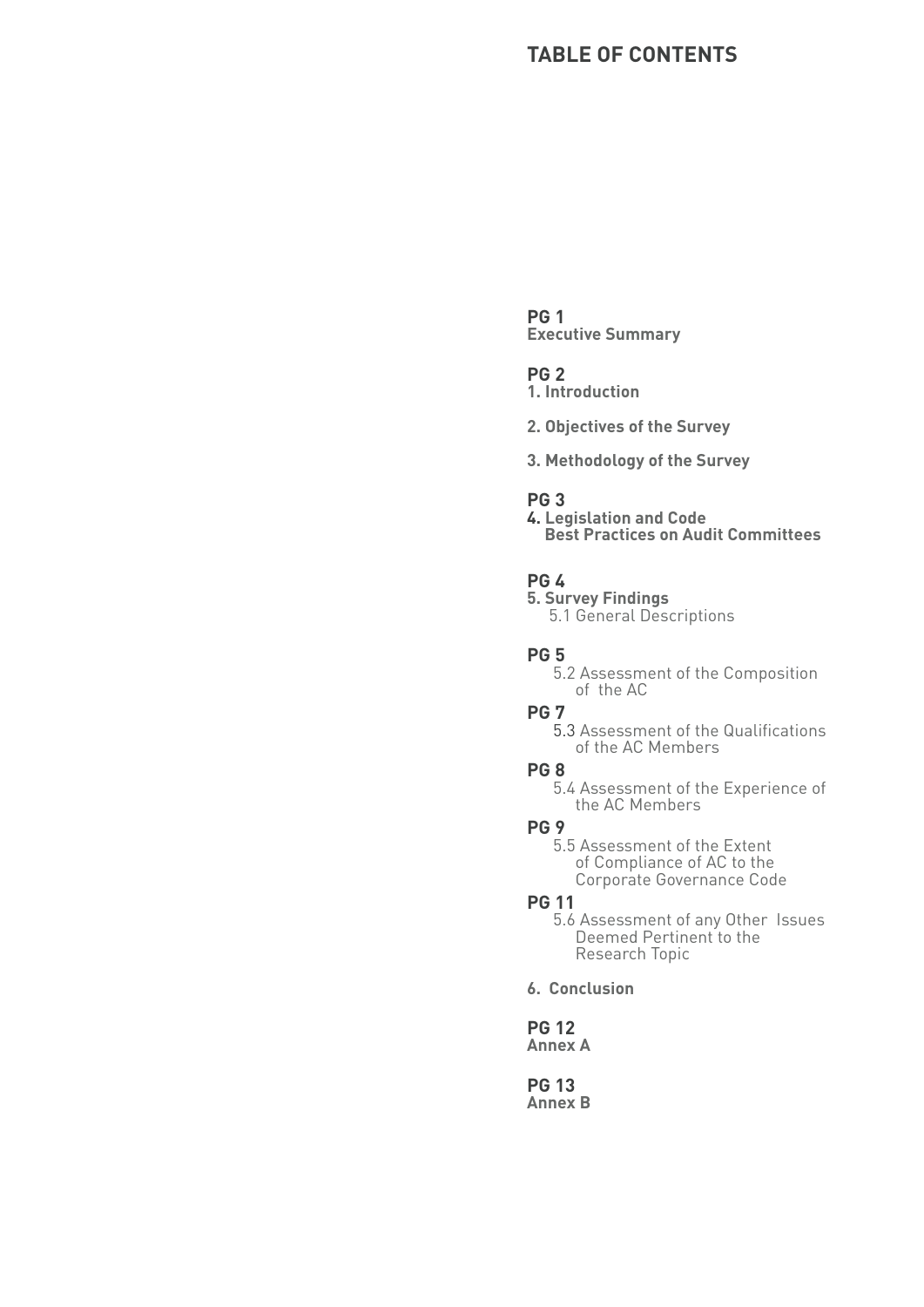## **Table of ILLUSTRATION**

**TABLE 1** PG 2 Sample Size of the Survey

**TABLE 2** PG 4 Distribution of the Frequency of AC Meetings

**TABLE 3** PG 4 Statistics on the Frequency of AC Meetings

**TABLE 4** PG 5 Distribution of Chairmanship and Membership of ACs Amongst Individuals

**TABLE 5** PG 5 Distribution of AC Membership According to Gender

**TABLE 6** PG 5 Summary Statistics of Number of Members in Companies and AC

**TABLE 7** PG 6 Distribution of Membership of AC by Types of Companies

**TABLE 8** PG 6 Relationship between Members of AC and Companies

**TABLE 9** PG 7 Distribution of Educational Qualifications of Members of AC **TABLE 10** PG 7 Distribution of Major Areas of Education of Members of AC

**TABLE 11** PG 8 Distribution of Major Full Time Experiences of Members of AC

**TABLE 12** PG 8 Number of Years where Members of AC had been with the Company

**TABLE 13** PG 9 Companies which have ACs comprising of Executive **Directors** 

**TABLE 14** PG 9 Summary Statistics of AC Members who are Financially-Trained

**TABLE 15** PG 10 Summary Statistics of AC Members who are Financially-Trained (including those who have Senior Management **Experiencel** 

**TABLE 16** PG 10 Relationship between Number of Years where Members of AC have been with the Company and Number of AC Members who are Financially-Trained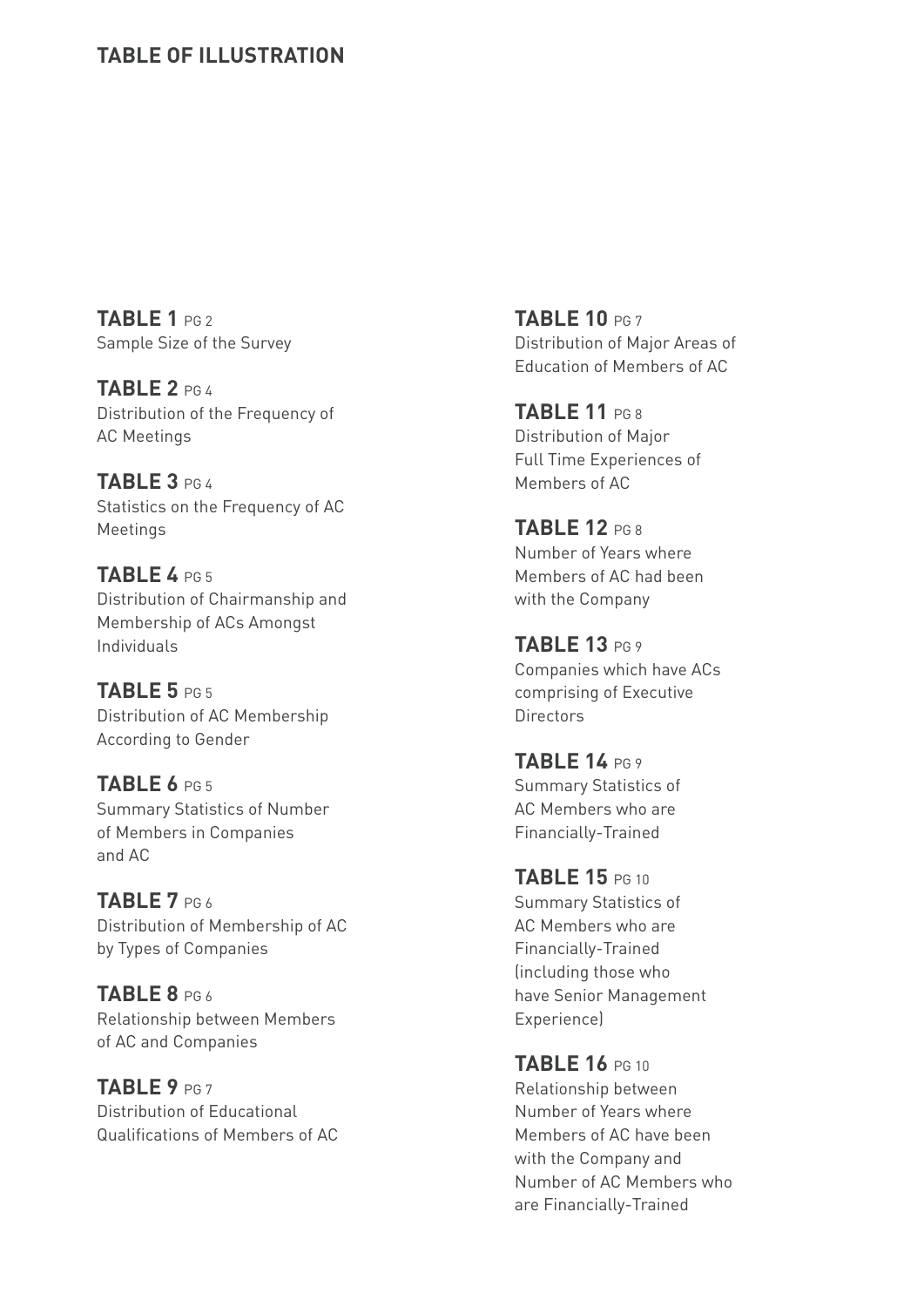## **The Profile of Audit Committees of Listed Companies in Singapore Executive Summary**

This survey provides an understanding of the compliance of the Companies Act and Singapore Corporate Governance Code with respect to Audit Committees (ACs) of listed companies in Singapore. It also provides a general description of the state of the ACs of listed companies in Singapore.

The survey covers the period of June 2007 to June 2008 and it involves a total of 675 companies listed on the Singapore Exchange (including 135 companies on the Catalist). The survey covers a total of 1,402 individuals who are members of the AC of these companies and 76% of them sit on only one AC. 223 out of these 1,402 individual members of AC are members of ICPAS. In addition, the chairmen of the ACs of 293 of the 695 listed companies are members of ICPAS. The membership of ACs is maledominated (95%).

The survey finds that on average ACs met more than three times a year. The median number of members in the AC is three which is the minimum suggested membership size by the CG Code. In fact, only five companies (1% of the sample) have ACs with less than three members. There are no significant differences between firms of different market capitalisation and those listed on the Catalist in terms of size of the AC.

98% of the membership of ACs comprises independent or non-executive directors of the companies. The survey finds that 36% of members of ACs have post-graduate qualifications. With regards to accounting and financial training and experiences, 14% and 26% of the members of ACs are accounting and financially-trained and experienced respectively. This poses a challenge as to the adequacy of financially-trained individuals to staff ACs as only 46% of the companies sampled have 2 or more financially-trained members in the AC.

The survey finds that on average, 19% of the members of ACs have been with the company for one year or less. In addition, more than 50% of the members of ACs are associated with the companies for five years or less. It is encouraging to note that most of the recent members of ACs are financially-trained. This suggests that the CG Code is having its impact on the companies.

In summary, the survey finds that the Companies Act and the CG Code have been effective in bringing forth structural changes to the composition of ACs of listed companies in Singapore. Most companies complied with the corporate governance guidelines. In the light of the increasing sophistication of financial transactions and the growing complexities of the globalised marketplace, the representation of individuals with formal professional financial and accounting qualifications on ACs should be kept under constant review by companies.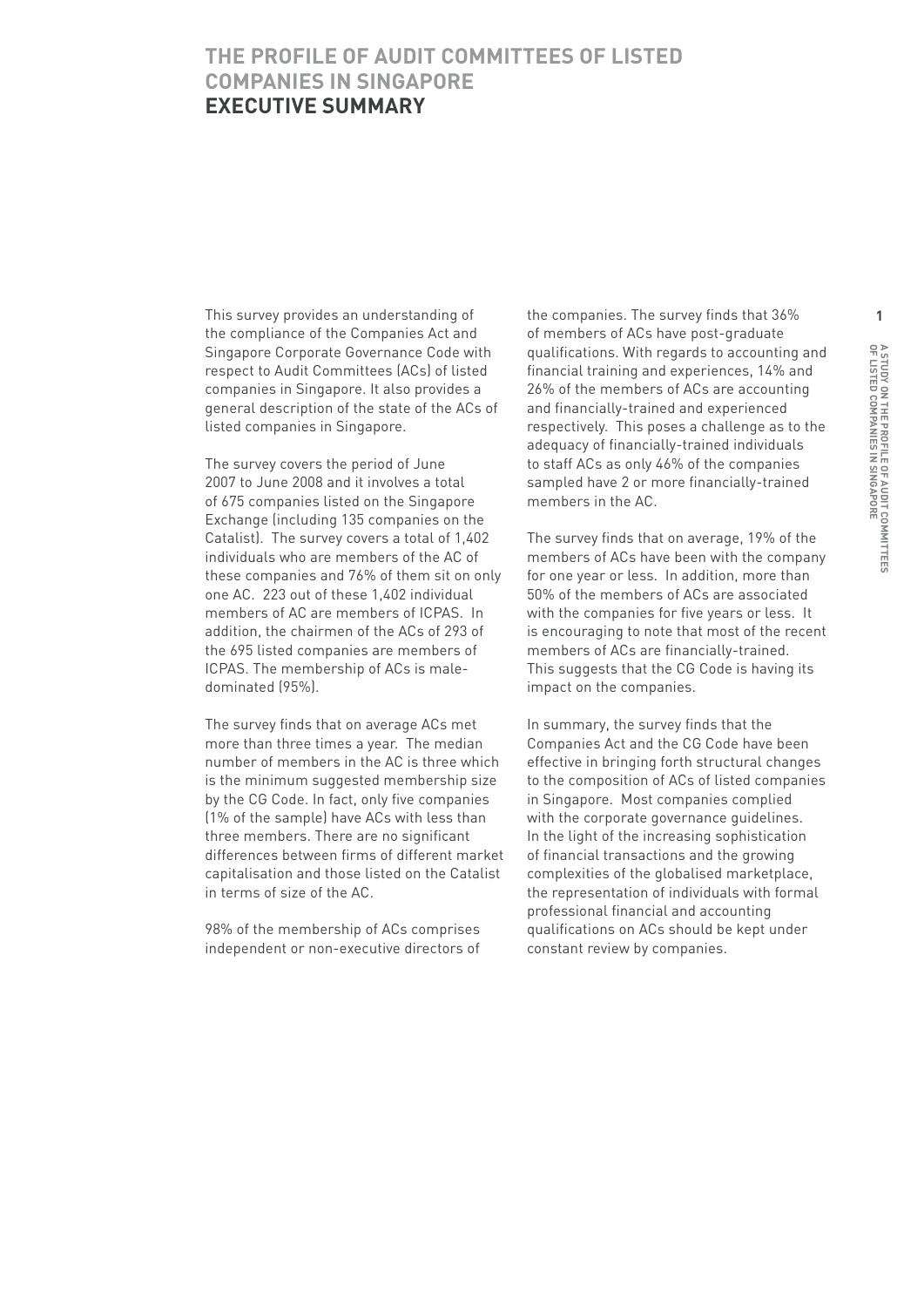#### **1. Introduction**

This survey is commissioned by the Institute of Certified Public Accountants of Singapore as part of the 2008 initiatives of the Corporate Governance Committee of the Institute to obtain first hand evidence of the application of the Companies Act, the Singapore Code of Corporate Governance, and the Listing Rules of Singapore Exchange on audit committees (ACs) for listed companies in Singapore. It provides an understanding of the compliance of the various codes and a general description of the state of the ACs of listed companies in Singapore.

#### **2. Objectives of the Survey**

This survey consists of five major objectives. They are:

- a. Assessment of the composition of the AC;
- b. Assessment of the qualifications of the AC members;
- c. Assessment of the experience of the AC members;
- d. Assessment of the extent of compliance of AC to the Corporate Governance Code; and
- e. Assessment of any other issues deemed pertinent to the research topic.

#### **3. Methodology of the Survey**

The methodology used in this study is to survey all the companies which have a primary listing on the Singapore Exchange instead of the usual representative sample approach. Companies which have a secondary listing are generally granted an exemption from following the Singapore Exchange's continuing listing requirements and hence have been excluded from our study. The Singapore Exchange website provides a list of 28 such companies as at 2 January 2008 and these are listed in Annex A.

The survey covers annual reports which were published for the financial period ending between 30 June 2007 and 30 June 2008. All the companies that are listed on the Mainboard and Catalist which have a financial year end within this range and for which a market capitalisation value was available on 29 August 2008 using Datastream have been included in the survey.

The companies have been classified into three groups, based on their market capitalisation, as follows:

- Companies which have a market capitalisation of S\$500m and above;
- Companies which have a market capitalisation of less than S\$500m; and
- Companies listed on the Catalist

The information for each company in the survey is obtained from the company's annual report, website and all public documents pertaining to the descriptions of its AC and members. Table 1 provides a description of the number of companies used in this survey.

|                                                | Population |
|------------------------------------------------|------------|
| Companies with Market Cap of S\$500m and above | 101        |
| Companies with Market Cap less than S\$500m    | 439        |
| Companies listed on the Catalist               | 135        |
| ΤΩΤΑΙ                                          | 675        |

#### **Table 1: Sample Size of the Survey**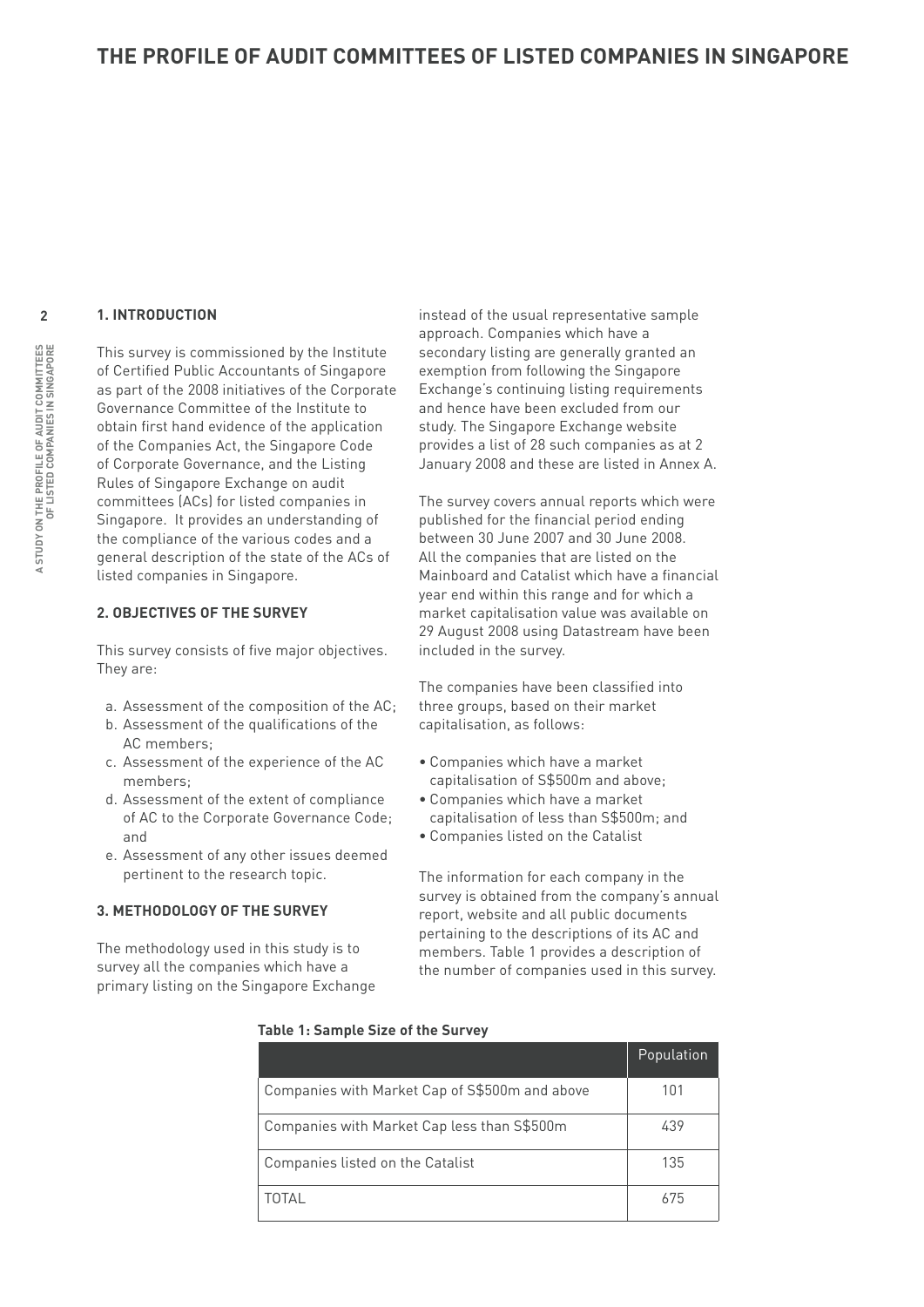#### **4. Legislation and Code of Best Practices on Audit Committee**

In Singapore, there are five major sources of regulations or prescription of best practices governing ACs for companies. They are:

- a. The Companies Act (Chapter 50), Section 201B [hereafter called the Companies Act];
- b. The Singapore Code of Corporate Governance (2005) [hereafter called the CG Code<sup>]</sup>;
- c. The Guidelines on Corporate Governance for Banks, Financial Holding Companies and Direct Insurers which are Incorporated in Singapore (2005) by the Monetary Authority of Singapore [hereafter called the GCG-Banks];
- d. The Singapore Exchange Listing Rules; and
- e. Guidebook for Audit Committees in Singapore (2008) by the Audit Committee Guidance Committee [hereafter called the GAC].

The pertinent provisions from each of the above legislation and code are reproduced in Annex B. The major substance of the above provisions can be summarised into the following points:

- a. It is a legal requirement for all companies listed on the Singapore Exchange to have an AC;<sup>1</sup>
- b. The AC must have a minimum of three members;2
- c. The chairman of the AC must be an independent director;3
- d. The members of the AC must be deemed to be independent and this means that the AC shall not consist of a majority of executive directors or relations of executive directors or any person having a relationship which would interfere with the exercise of independent judgement in carrying out the functions of the committee;4
- e. At least two members of the AC must have accounting or related financial management expertise or experience (hereafter called "financially-trained" individuals);<sup>5</sup>
- f. Specification of the roles and responsibilities of the AC;6
- g. Disclosure of names of members of the AC and their activities in the company's annual report;7
- h. Tenure of the AC.<sup>8</sup>

- <sup>1</sup> Companies Act (Chapter 50), Section 201B(1).
- <sup>2</sup> Companies Act (Chapter 50), Section 201B(2); CG Code (2005, para. 11.1); GAC (2008, para. 1.2.1)
- <sup>3</sup> CG Code (2005, para 11.1) and GAC (2008, para. 1.2.9). The Companies Act requires the chairman to be a non-executive director which implicitly assumes that he/she is independent (Section 201B(3)).
- <sup>4</sup> Companies Act (Chapter 50), Section 201B(2). The Companies Act is less stringent than the CG Code (2005, para 11.1) which requires "The AC should comprise at least three directors, all non-executive, the majority of whom, including the Chairman, should be independent".
- <sup>5</sup> CG Code (2005, para 11.2) and GAC (2008, para. 1.2.4).
- <sup>6</sup> Companies Act (Chapter 50), Section 201B(5); The CG Code (2005, paras. 11.4-11.7); GAC (2008, para. 1.2.12).
- <sup>7</sup> CG Code (2005, para. 11.8).
- <sup>8</sup> GAC (2008, paras. 1.2.15-16).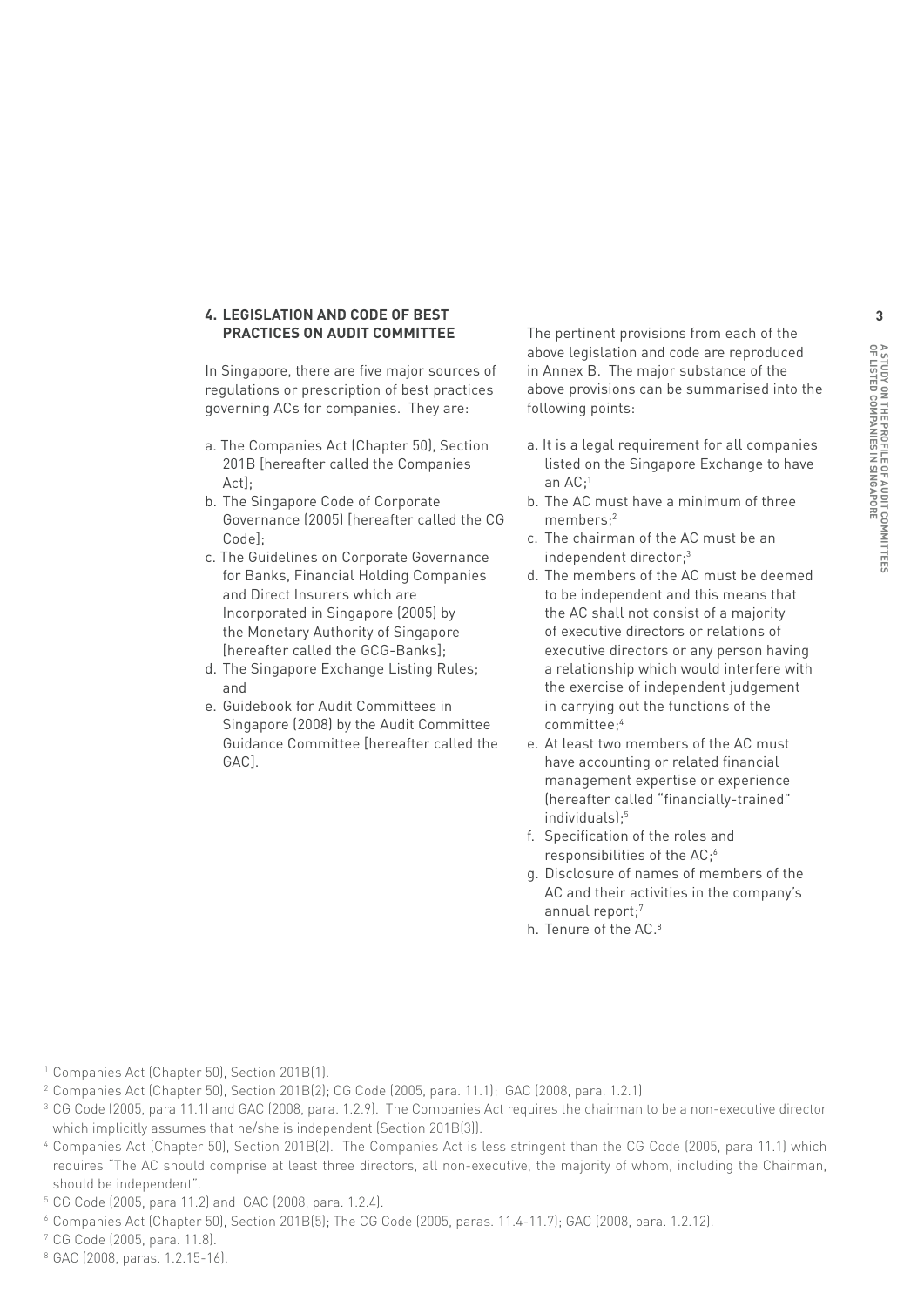#### **5. Survey Findings**

#### **5.1 General Descriptions**

All the 675 listed companies in the survey have an AC. All the companies followed the CG Code and disclosed the names of its AC members. Majority of the companies disclosed the number of AC meetings held during the fiscal year while 12 companies did not do so. Three companies had not held any meetings during the fiscal year, of which two are newly-listed companies. The remaining company had made a change in the composition of its AC during the middle of the fiscal year and no meetings had been held since the change. The company did not disclose the meetings conducted by the previous members of the AC. Companies generally followed a minimalist approach in the disclosure of information pertaining to

the AC. Tables 2 and 3 show the distribution and statistics of the frequency of the meetings of the AC. It can be seen that, on average, larger companies tend to have more meetings. More than 90% of the ACs in the sample met at least twice or more a year.

The sample of 675 companies has a total of 2,156 members in their ACs. The total chairmanship and membership are made up of 434 and 1,402 individuals respectively. The distribution of the AC chairmanship and membership of the individual members is presented in Table 4. The highest number of ACs held by any individual is 10. The highest number of chairmanship of AC held by any individual is 8.

The sample shows that 223 of these 1,402 individual members of the ACs are members of ICPAS. In addition, 130 of the individual

| Number of AC Meetings | No of Companies | Percentage |
|-----------------------|-----------------|------------|
| 0                     | 3               | 0.4%       |
|                       | 20              | 3.0%       |
| 2                     | 168             | 24.9%      |
| 3                     | 104             | 15.4%      |
| 4                     | 263             | 39.0%      |
| 5                     | 57              | 8.4%       |
| 6                     | 29              | 4.3%       |
| 7 to 12               | 19              | 2.8%       |
| No Disclosure         | 12              | 1.8%       |
| <b>TOTAL</b>          | 675             | 100.0%     |

#### **Table 2 : Distribution of the Frequency of AC Meetings**

#### **Table 3 : Statistics on the Frequency of AC Meetings**

| <b>Statistics</b> | Market Cap of<br>S\$500m and<br>above | Market Cap<br>of less than<br>S\$500m | Catalist | Total |
|-------------------|---------------------------------------|---------------------------------------|----------|-------|
| Average           | 4.6                                   | 3.5                                   | 3.0      | 3.6   |
| Median            |                                       | 4                                     |          |       |
| Minimum           |                                       |                                       |          |       |
| Maximum           |                                       |                                       |          |       |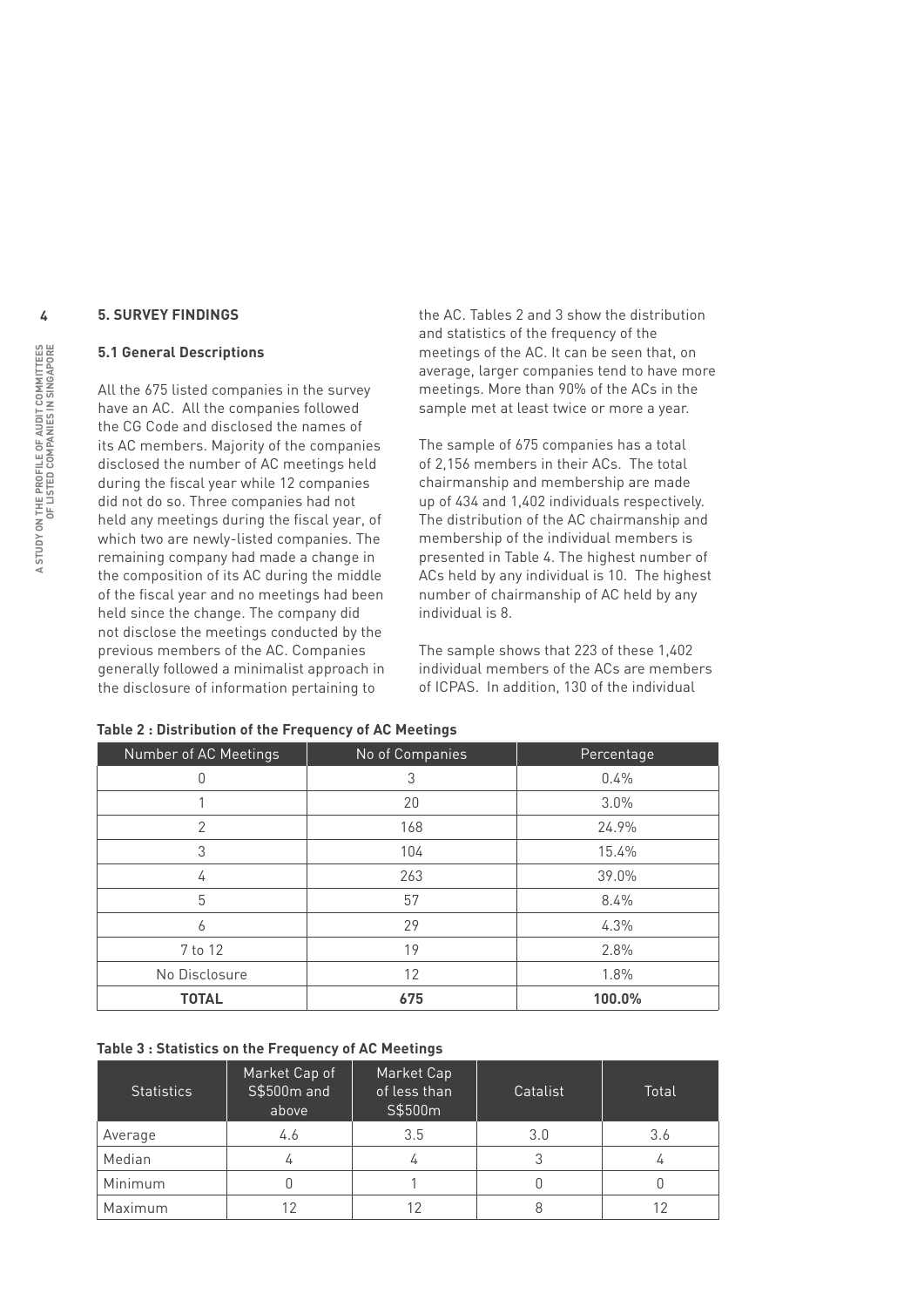chairman of the ACs are members of ICPAS. With respect to the 1,402 individuals who are members of the AC, 95% of them are male while the rest are female. Table 5 shows the breakdown of the chairmanship and membership of AC according to gender on an overall basis (inclusive of multiple memberships). It should be noted that one of the companies has not assigned a chairman to its AC since the resignation of its previous

AC chairman. Hence the number of chairmen stands at 674 while the total number of companies surveyed is 675.

#### **5.2. Assessment of the Composition of the AC**

Table 6 provides summary statistics of the number of directors in companies and members in AC respectively.

| Chairmanship<br>in AC | No of Individuals | Percentage | Membership in<br>AC | No of Individuals | Percentage |
|-----------------------|-------------------|------------|---------------------|-------------------|------------|
|                       | 313               | 72.1%      |                     | 1,063             | 75.8%      |
| 2                     | 63                | 14.5%      | 2                   | 166               | 11.8%      |
| 3                     | 28                | 6.5%       | 3                   | 69                | 4.9%       |
| 4                     | 13                | 3.0%       | 4                   | 49                | 3.5%       |
| 5                     | 8                 | 1.8%       | 5                   | 17                | $1.2\%$    |
| 6                     | 5                 | 1.2%       | 6                   | 17                | 1.2%       |
| 7                     | 3                 | 0.7%       | 7                   | 8                 | 0.6%       |
| 8                     |                   | 0.2%       | 8                   | 4                 | 0.3%       |
| 9                     | 0                 | 0.0%       | 9                   | 7                 | 0.5%       |
| 10                    | $\mathbf{0}$      | $0.0\%$    | 10                  | $\overline{2}$    | 0.1%       |
| <b>TOTAL</b>          | 434               | 100.0%     | <b>TOTAL</b>        | 1,402             | 100.0%     |

#### **Table 4 : Distribution of Chairmanship and Membership of ACs Amongst Individuals**

#### **Table 5 : Distribution of AC Membership According to Gender**

|        |     | Chairmen |       | <b>Members</b> |       | <b>Total</b> |
|--------|-----|----------|-------|----------------|-------|--------------|
| Male   | 659 | 98%      | 1393  | 94%            | 2,052 | 95%          |
| Female | 15  | 2%       | 89    | $6\%$          | 104   | 5%           |
| TOTAL  | 674 | 100%     | 1,482 | 100%           | 2,156 | 100%         |

#### **Table 6 : Summary Statistics of Number of Members in Companies and AC**

|                                       |     |     | Market Cap of S\$500m and<br>above |     | Market Cap of less than<br>S\$500m |     | Catalist |     |     |     |      |     |
|---------------------------------------|-----|-----|------------------------------------|-----|------------------------------------|-----|----------|-----|-----|-----|------|-----|
|                                       | Min | Max | Mean                               | Med | Min                                | Max | Mean     | Med | Min | Max | Mean | Med |
| No of Directors                       | 4   | 22  | 9.4                                | 9   | 4                                  | 16  | 6.8      | 6   | 3   | 10  | 6.1  | b   |
| No of AC Members                      | 3   | 7   | 3.6                                | 3   | $\overline{2}$                     | 7   | 3.2      | 3   | 2   | 5   | 3.2  | 3   |
| % of AC Members /<br><b>Directors</b> | 18% | 80% | 41%                                | 38% | 23%                                | 83% | 49%      | 50% | 30% | 80% | 54%  | 50% |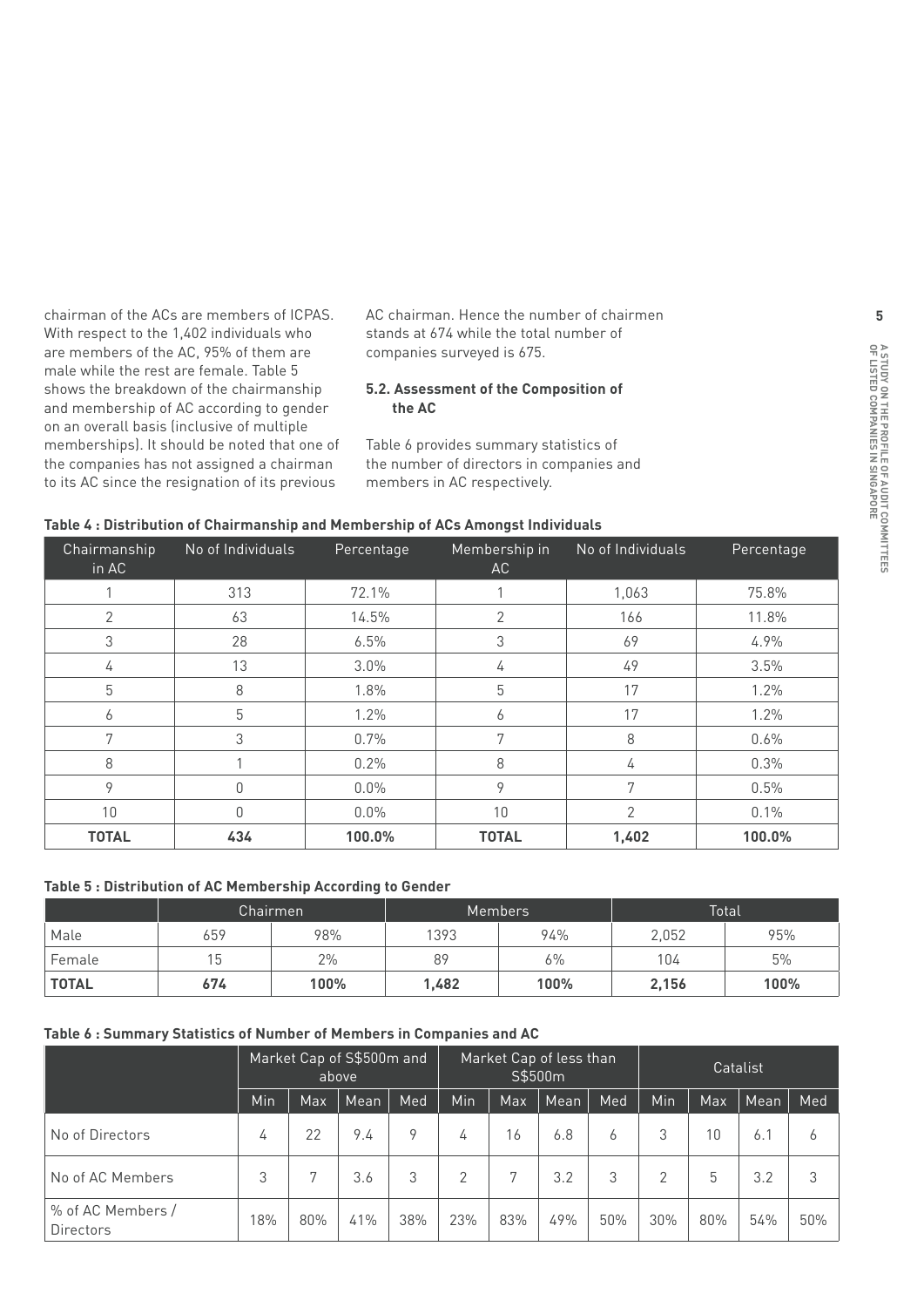Although larger market cap companies seem to have larger boards, with respect to the number of members in the AC, the median number of members in the AC is the same for all three categories of companies (3) while the average is within a tight range of 3.2 to 3.6 members. Of interest is that there are five companies which have only two members in their AC. Out of these five companies, four are listed in Catalist while the remaining company has a market capitalisation of less than \$500m. Four of these companies have not replaced an AC member who has either resigned or is deceased as at the date of the annual report while the remaining company has not provided sufficient information on why a third member has not been appointed. Table 7 suggests that companies (82% of the sample) gravitate towards the minimum three members of AC as prescribed in the Companies Act and the CG Code.

The distribution of membership of AC by the three types of companies is shown in Table 7.

The types of directorship of the members of the AC are shown in Table 8. The Companies Act allows members in the AC to be executive directors so far as the majority comprises of non-executive directors and the chairman must be a non-executive director. However the CG Code has a higher threshold which requires all members of the AC to be nonexecutive directors and the chairman must be an independent director. For the company which has a non-executive chairman in its AC, there is insufficient information to determine whether the chairman is an independent director. It is interesting to note that one of the companies has assigned an alternate director to its AC after a previous member had resigned.

|                         | Market Cap<br>of \$500m and<br>above | Market Cap<br>of less than<br>S\$500m | Catalist | Total | %     |
|-------------------------|--------------------------------------|---------------------------------------|----------|-------|-------|
| Two members in the AC   |                                      |                                       | 4        | 5     | $1\%$ |
| Three members in the AC | 67                                   | 373                                   | 113      | 553   | 82%   |
| Four members in the AC  | 26                                   | 60                                    | 17       | 103   | 15%   |
| Five members in the AC  |                                      | 4                                     |          | 11    | 2%    |
| Six members in the AC   |                                      |                                       |          |       | $0\%$ |
| Seven members in the AC |                                      |                                       |          |       | $0\%$ |
| <b>TOTAL</b>            | 101                                  | 439                                   | 135      | 675   | 100%  |

#### **Table 7 : Distribution of Membership of AC by Types of Companies**

#### **Table 8 : Relationship between Members of AC and Companies**

|                        | Chairmen |       | <b>Members</b> |       | Total |       |
|------------------------|----------|-------|----------------|-------|-------|-------|
| Independent Director   | 673      | 100%  | 1.186          | 80%   | 1.859 | 86%   |
| Non-executive Director |          | $0\%$ | 253            | 17%   | 254   | 12%   |
| Executive Director     |          | $0\%$ | 42             | 3%    | 42    | 2%    |
| Alternate Director     |          | $0\%$ |                | $0\%$ |       | $0\%$ |
| <b>TOTAL</b>           | 674      | 100%  | 1.482          | 100%  | 2.156 | 100%  |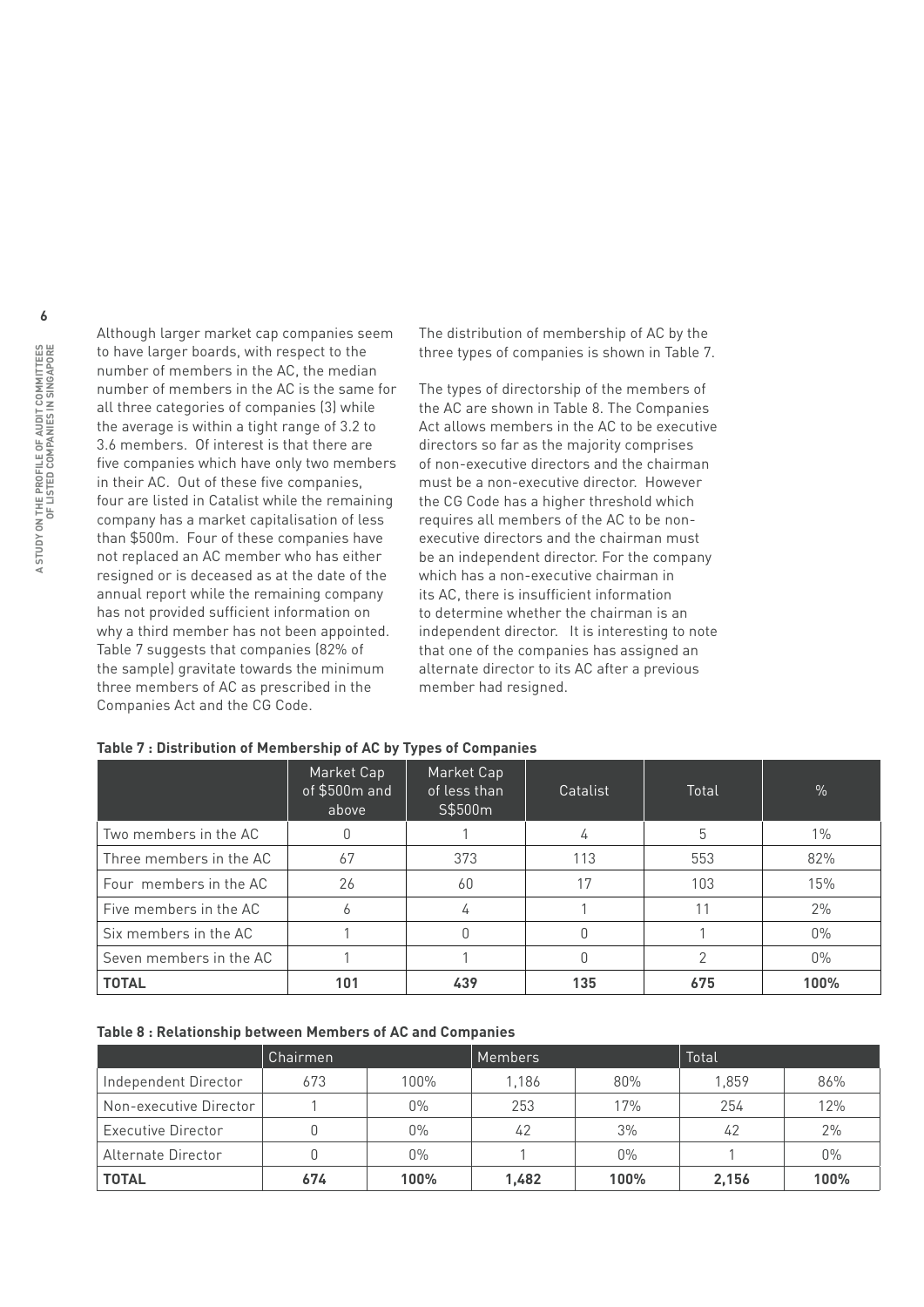#### **5.3 Assessment of the Qualifications of the AC Members**

Table 9 provides a summary of the formal educational qualification of the chairmen and members of the AC.

Table 9 suggests that a significant proportion of the members of AC (36%) have postgraduate qualifications while only a small percentage (4%) does not possess a degree. Table 10 provides a summary of the major areas of education for the chairmen and members of the AC.

|                                   |     | Chairmen |       | <b>Members</b> |       | Total |
|-----------------------------------|-----|----------|-------|----------------|-------|-------|
| Doctorate/LLD                     | 49  | 7%       | 134   | 9%             | 183   | 8%    |
| Post-Grad Degree/MBA/<br>LLM/MBBS | 172 | 26%      | 428   | 29%            | 600   | 28%   |
| Bachelor / LLB                    | 284 | 42%      | 595   | 40%            | 879   | 41%   |
| Post-Secondary / Diploma          | 19  | 3%       | 62    | 4%             | 81    | $4\%$ |
| Secondary                         |     | $0\%$    | 5     | $0\%$          | 5     | $0\%$ |
| Insufficient Information          | 150 | 22%      | 258   | 18%            | 408   | 19%   |
| <b>TOTAL</b>                      | 674 | 100%     | 1,482 | 100%           | 2,156 | 100%  |

#### **Table 9 : Distribution of Educational Qualifications of Members of AC**

#### **Table 10 : Distribution of Major Areas of Education of Members of AC**

|                                | Chairmen |       | <b>Members</b> |       | Total |      |
|--------------------------------|----------|-------|----------------|-------|-------|------|
| Accountancy                    | 144      | 21%   | 121            | 8%    | 265   | 12%  |
| Finance                        | 18       | 3%    | 33             | 2%    | 51    | 2%   |
| <b>Business Administration</b> | 159      | 24%   | 336            | 23%   | 495   | 23%  |
| Economics                      | 47       | 7%    | 105            | 7%    | 152   | 7%   |
| Law                            | 43       | $6\%$ | 251            | 17%   | 294   | 14%  |
| Engineering                    | 45       | 7%    | 137            | 9%    | 182   | 8%   |
| Arts                           | 29       | $4\%$ | 72             | 5%    | 101   | 5%   |
| Science                        | 20       | 3%    | 73             | 5%    | 93    | 4%   |
| Others                         | 14       | 2%    | 65             | $4\%$ | 79    | 4%   |
| Insufficient Information       | 155      | 23%   | 289            | 20%   | 444   | 21%  |
| <b>TOTAL</b>                   | 674      | 100%  | 1,482          | 100%  | 2,156 | 100% |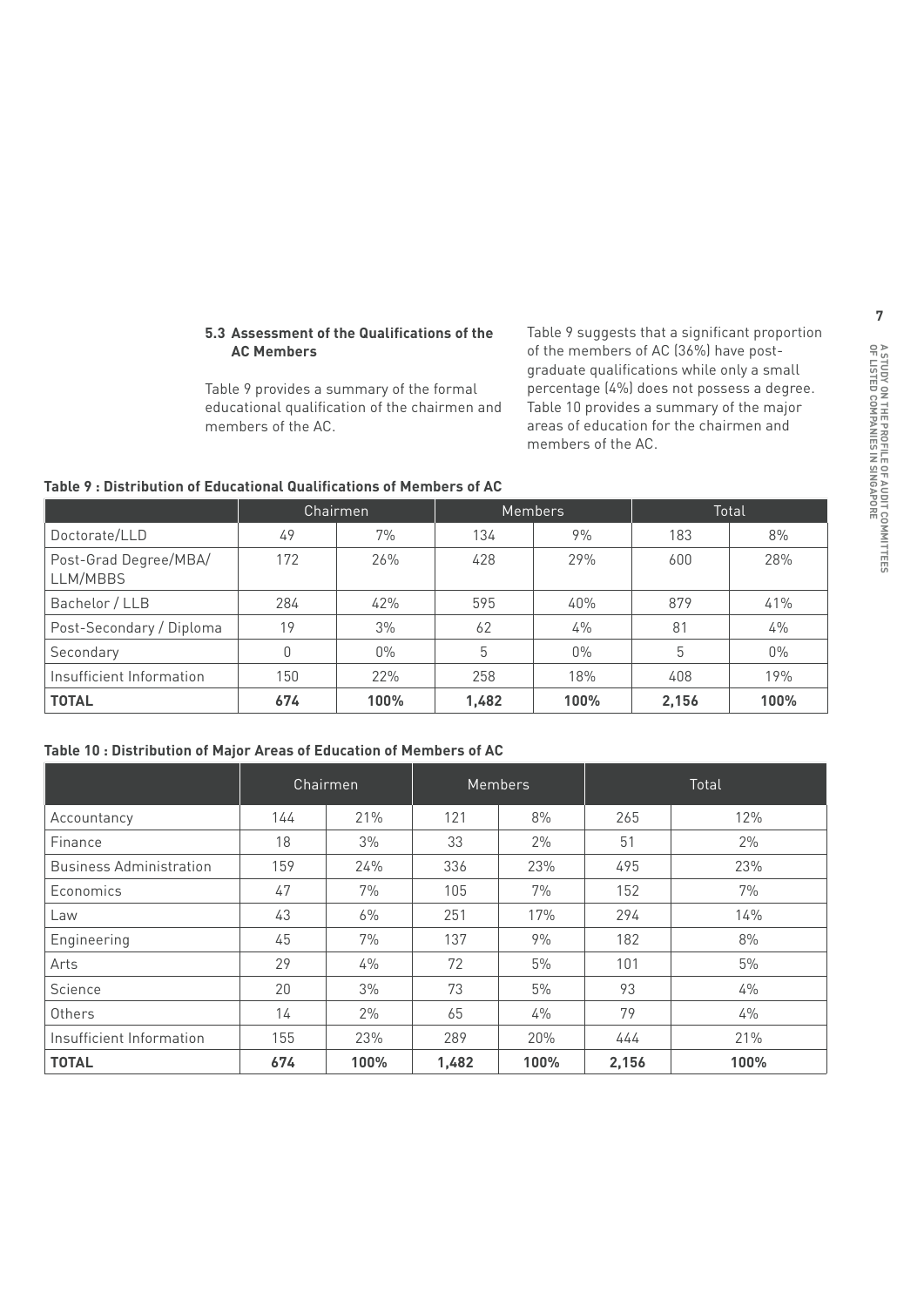Table 10 shows that only 14% of the members of AC have their major areas of education in accountancy or finance. In addition, 283 companies (40.7% of the sample) do not have an ICPAS member on the AC. This immediately poses a challenge as to how companies can satisfy the requirement that at least two members of the AC should be financially-trained based on formal academic qualifications or training.

#### **5.4 Assessment of the Experience of the AC members**

Table 11 shows the major full time experiences of the chairmen and members of the AC.

Despite the fact that only 14% of the members of AC are accountancy or finance trained, Table 11 shows that 26% of the members of AC have accountancy and finance as their major full-time experiences. This will augment the requirement for financially-trained individuals for ACs since the GAC (2008, para. 1.2.4) defines "accounting or related financial management expertise or experience" as the ability to read and understand financial statements, and the ability to ask pertinent questions relating to the financial reporting process amongst others. It is noteworthy that more than 50% of the chairmen of ACs do not have full-time accountancy and finance experiences. It is also interesting to observe that 50% of the members of AC have senior management experiences.

|                                   | <u>1980 - Francisco Marion di Piejoi Territimo Exportances di Piembers di Ad</u> |          |       |                |       |       |  |  |  |
|-----------------------------------|----------------------------------------------------------------------------------|----------|-------|----------------|-------|-------|--|--|--|
|                                   |                                                                                  | Chairmen |       | <b>Members</b> |       | Total |  |  |  |
| Accountancy/Auditing              | 215                                                                              | 32%      | 110   | 7%             | 325   | 15%   |  |  |  |
| Banking / Finance /<br>Investment | 94                                                                               | 14%      | 141   | 10%            | 235   | 11%   |  |  |  |
| Legal Practices                   | 46                                                                               | 7%       | 250   | 17%            | 296   | 14%   |  |  |  |
| Senior Management                 | 284                                                                              | 42%      | 801   | 54%            | 1,085 | 50%   |  |  |  |
| Others                            | 33                                                                               | 5%       | 170   | 11%            | 203   | 9%    |  |  |  |
| Insufficient<br>Information       | $\overline{2}$                                                                   | $0\%$    | 10    | $1\%$          | 12    | $1\%$ |  |  |  |
| <b>TOTAL</b>                      | 674                                                                              | 100%     | 1,482 | 100%           | 2,156 | 100%  |  |  |  |

#### **Table 11 : Distribution of Major Full Time Experiences of Members of AC**

#### **Table 12 : Number of Years where Members of AC have been with the Company**

|                                   |     | Chairmen |       | <b>Members</b> | Total |      |
|-----------------------------------|-----|----------|-------|----------------|-------|------|
| Less than or equal to One Year    | 112 | 17%      | 302   | 20%            | 414   | 19%  |
| More than One Year to Five Years  | 240 | 35%      | 559   | 38%            | 799   | 37%  |
| More than Five Years to Ten Years | 127 | 19%      | 235   | 16%            | 362   | 17%  |
| Greater Than Ten years            | 87  | 13%      | 163   | 11%            | 250   | 12%  |
| Insufficient Information          | 108 | 16%      | 223   | 15%            | 331   | 15%  |
| <b>TOTAL</b>                      | 674 | 100%     | 1,482 | 100%           | 2.156 | 100% |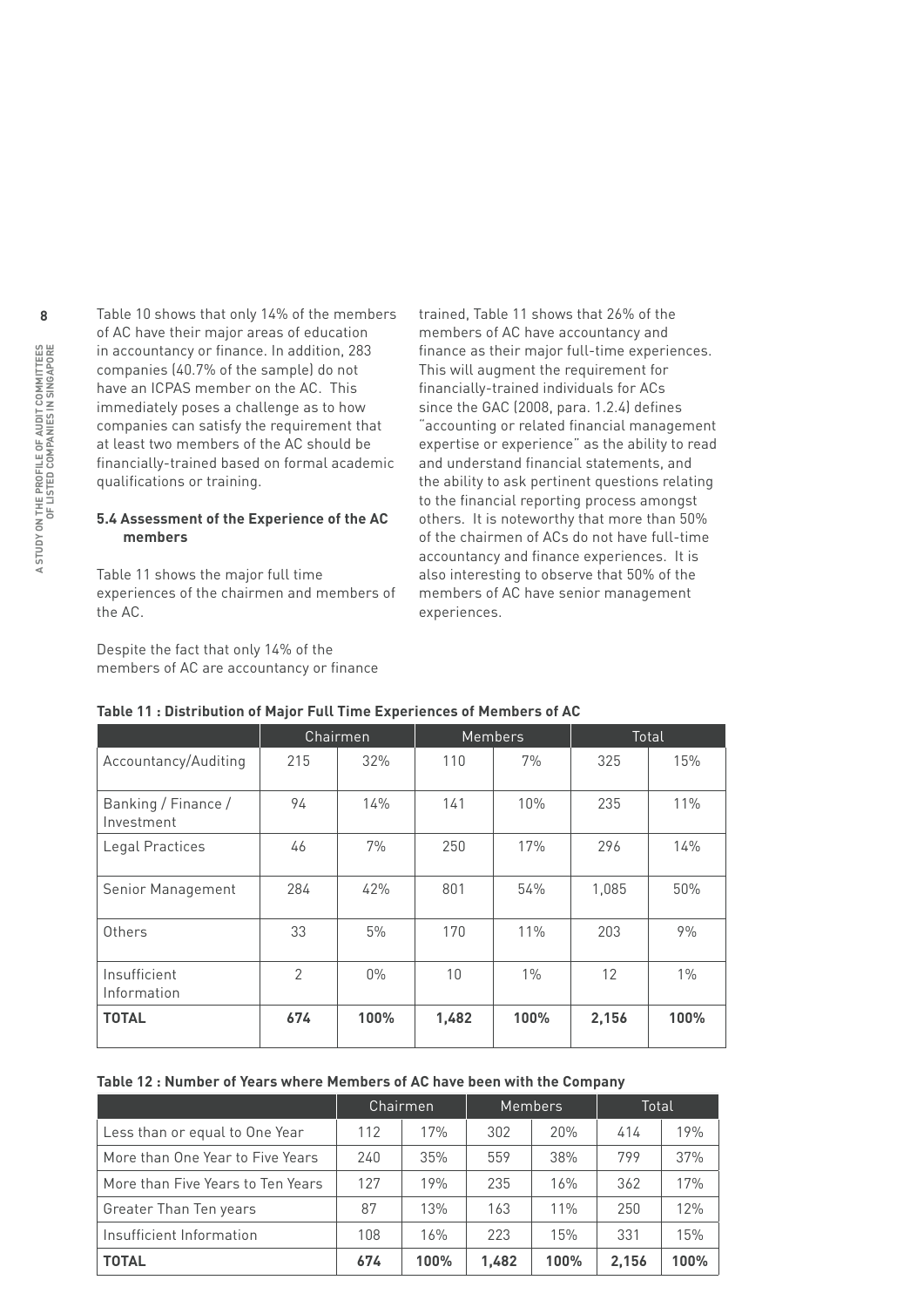Table 12 shows the statistics on the number of years the individuals have been in the company.

Table 12 shows that 56% of the members of AC have been associated with the companies for five years or less. This may be due to the application of the reform in corporate governance arising from the implementation of the CG Code in 2005 and the relevant changes in the Companies Act.

#### **5.5 Assessment of the Extent of Compliance of AC to the Corporate Governance Code**

With respect to the compliance of the Companies Act and CG Code, the survey

#### **Table 13 : Companies which have ACs comprising of Executive Directors**

|                                        | Proportion of Executive Directors/AC<br><b>Members</b> |     |     |  |  |
|----------------------------------------|--------------------------------------------------------|-----|-----|--|--|
| Number of AC Members<br>in the Company | 20%                                                    | 25% | 33% |  |  |
| 3                                      | ∩                                                      |     | 32  |  |  |
| 4                                      | ∩                                                      | 9   |     |  |  |
| 5                                      |                                                        |     |     |  |  |
| <b>TOTAL</b>                           |                                                        | 9   | 32  |  |  |

finds that there are 42 companies which have executive directors on their ACs. This is not in compliance with the CG Code but they do not violate the Companies Act. Table 13 shows the composition of the ACs where there are executive directors.

Of the 42 executive directors who have been appointed to the AC, ten of them (24%) hold the position of executive chairman in the company. Five of the companies (12%) have their chief executive officer/ managing director in the AC.

Some of the commonly cited explanations by these companies for having an executive director in the AC are as follows:

- a. The size and scope of the company's operations and the costs involved do not warrant the appointment of an additional independent director;
- b. The AC will benefit from the experience and the expertise of the executive director;
- c. The company has only two non-executive directors.

Other than the above exceptions, companies generally comply with the provisions of the Companies Act and the CG Code.

One of the major areas of concern is the formal financial and accounting qualification and experience of the members of AC as shown in Tables 10 and 11. Table 14 shows

#### **Table 14 : Summary Statistics of AC Members who Are Financially-Trained**

|                                                       |           | Market Cap of<br>S\$500m and above | Market Cap of less<br>than S\$500m |       | Catalist  |      | Total     |      |
|-------------------------------------------------------|-----------|------------------------------------|------------------------------------|-------|-----------|------|-----------|------|
| No of Financially-<br><b>Trained Members</b><br>in AC | No of Cos | $\%$                               | No of Cos                          | $\%$  | No of Cos | $\%$ | No of Cos | %    |
| 0                                                     | 14        | 14%                                | 48                                 | 11%   | 13        | 10%  | 75        | 11%  |
|                                                       | 42        | 42%                                | 201                                | 46%   | 48        | 36%  | 291       | 43%  |
| $\overline{2}$                                        | 36        | 36%                                | 137                                | 31%   | 59        | 44%  | 232       | 34%  |
| 3                                                     | 7         | 7%                                 | 52                                 | 12%   | 14        | 10%  | 73        | 11%  |
| 4                                                     | 2         | 2%                                 |                                    | $0\%$ |           | 1%   | 4         | 1%   |
| <b>TOTAL</b>                                          | 101       | 100%                               | 439                                | 100%  | 135       | 100% | 675       | 100% |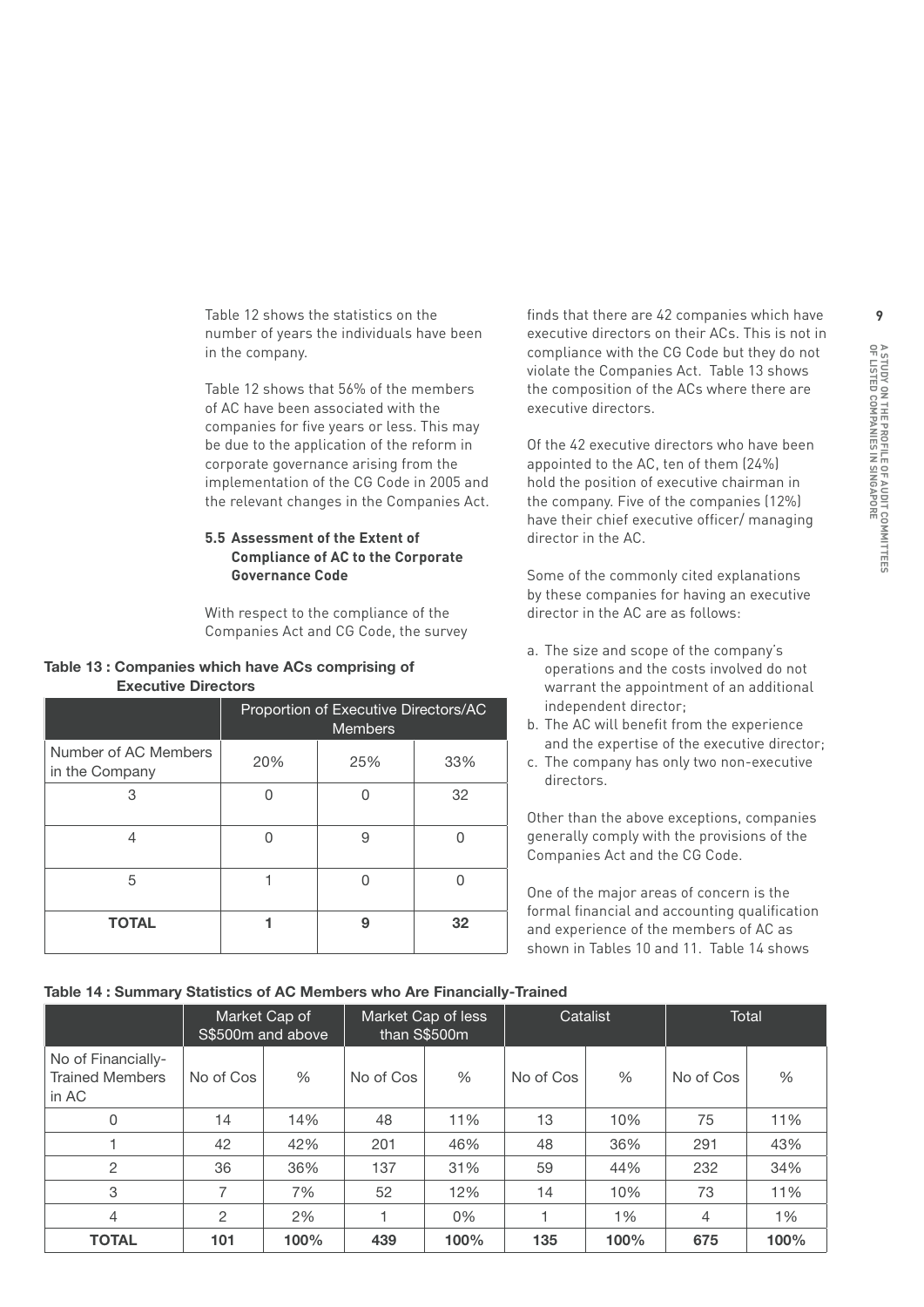the summary statistics on the number of AC members who are with formal financial or accounting training or experiences.

Clearly the requirement of at least two financially-trained members for each AC is not met in most of the companies as less than half of the companies (46%) met this requirement. On the other hand, if we include members of AC who have senior management experiences and it is assumed that such senior managers have accounting and financial literacy, the situation is much

better as shown in Table 15 which includes Senior Management as a sufficient substitute for accounting and financial training.

With the inclusion of Senior Management experiences as proxy for financial literacy, only 8% of the sample does not meet the financial literacy requirement of the CG Code.

To get a better understanding as to whether the CG Code has resulted in a greater number of financially-trained individuals joining ACs, Table 16 provides a breakdown of the relationship between the years

| (including those who have behior management experience) |                                    |               |                                    |       |           |       |           |       |
|---------------------------------------------------------|------------------------------------|---------------|------------------------------------|-------|-----------|-------|-----------|-------|
|                                                         | Market Cap of<br>S\$500m and above |               | Market Cap of less<br>than S\$500m |       | Catalist  |       | Total     |       |
| No of Financially-<br>Trained Members in AC             | No of Cos                          | $\frac{0}{0}$ | No of Cos                          | $\%$  | No of Cos | $\%$  | No of Cos | $\%$  |
| 0                                                       | $\Omega$                           | $0\%$         | $\overline{2}$                     | $0\%$ | O         | $0\%$ | 2         | $0\%$ |
|                                                         | 3                                  | 3%            | 33                                 | 8%    | 18        | 13%   | 54        | 8%    |
| 2                                                       | 32                                 | 32%           | 151                                | 34%   | 74        | 55%   | 257       | 38%   |
| 3                                                       | 48                                 | 48%           | 228                                | 52%   | 40        | 30%   | 316       | 47%   |
| 4                                                       | 15                                 | 15%           | 23                                 | 5%    | 3         | 2%    | 41        | 6%    |
| 5                                                       | 2                                  | 2%            |                                    | $0\%$ | 0         | $0\%$ | 3         | $1\%$ |
| 6                                                       |                                    | $1\%$         |                                    | $0\%$ | O         | $0\%$ | 2         | $0\%$ |
| <b>TOTAL</b>                                            | 101                                | 100%          | 439                                | 100%  | 135       | 100%  | 675       | 100%  |

#### **Table 15 : Summary Statistics of AC Members who are Financially-Trained (including those who have Cenier Man**

#### **Table 16 : Relationship between Number of Years where Members of AC have been with the Company and Number of AC Members who are Financially-Trained**

|                                      | Chairmen  |          |               | Members |          |     | Total |          |      |
|--------------------------------------|-----------|----------|---------------|---------|----------|-----|-------|----------|------|
|                                      | <b>No</b> | Trained* | $\frac{1}{2}$ | No      | Trained* | %   | No    | Trained* | $\%$ |
| Less than or equal to<br>One Year    | 112       | 95       | 85%           | 302     | 130      | 43% | 414   | 225      | 54%  |
| More than One Year to<br>Five Years  | 240       | 177      | 74%           | 559     | 185      | 33% | 799   | 362      | 45%  |
| More than Five Years<br>to Ten Years | 127       | 76       | 60%           | 235     | 86       | 37% | 362   | 162      | 45%  |
| Greater Than Ten<br>Years            | 87        | 45       | 52%           | 163     | 40       | 25% | 250   | 85       | 34%  |
| Insufficient<br>Information          | 108       | 78       | 72%           | 223     | 83       | 37% | 331   | 161      | 49%  |
| <b>TOTAL</b>                         | 674       | 471      | 70%           | 1,482   | 524      | 35% | 2,156 | 995      | 46%  |

\* Financially trained.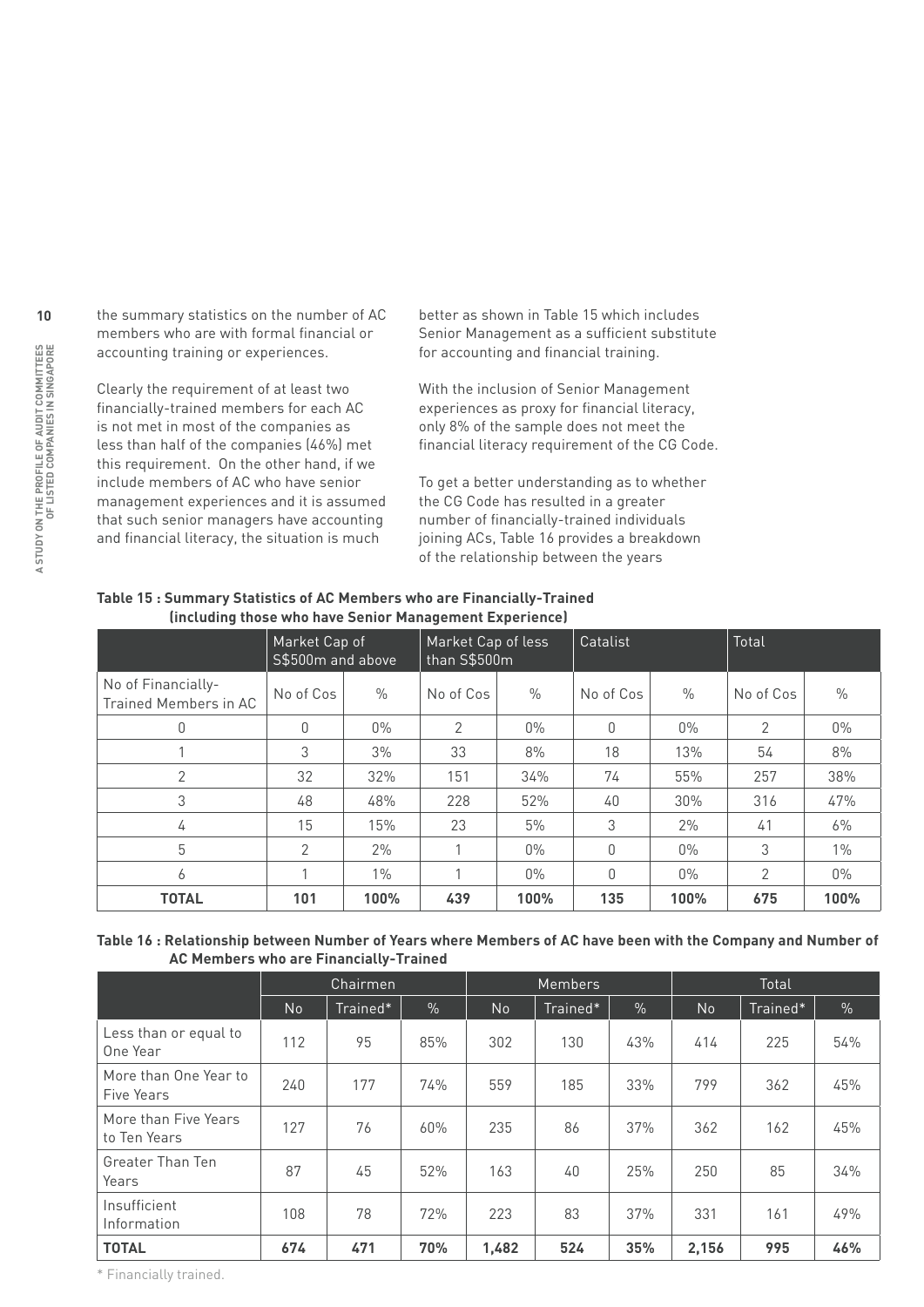of association with the company for AC members and the number of AC members who are financially-trained.

Table 16 suggests that newly-appointed chairmen to ACs generally have a higher percentage of being financially qualified as compared to those who had been with the company for some time. This is also true for newly-appointed members to ACs. This suggests that the Companies Act and the CG Code have resulted in getting more financially-trained individuals to become chairmen and members of ACs in recent years.

Of significant interest is that most, if not all, of the above information in this survey can be obtained from the annual report and websites of the companies. This suggests that the guidelines requiring companies to disclose the names of the AC members and the details of AC activities, particularly the number of AC meetings, have been effectively complied.

#### **5. 6 Assessment of any Other Issues Deemed Pertinent to the Research Topic**

One of the major areas in which this study is unable to document is the effectiveness of the AC in carrying out its duties. On the surface, the Companies Act and CG Code have resulted in structural changes in the composition of the AC. Nonetheless, this

study is unable to document whether these structural changes actually result in better corporate governance for the companies. A further study will have to be done to document the effectiveness of the AC under the new regime.

#### **6. Conclusion**

This survey provides an understanding of the compliance of the various Legislation and Code of Corporate Governance of Singapore on listed companies. The general findings are that the Companies Act and the CG Code have been effective in bringing forth structural changes to the composition of ACs of listed companies in Singapore. Most companies complied with the corporate governance guidelines. In the light of the increasing sophistication of financial transactions and the growing complexities of the globalised marketplace, the representation of individuals with formal professional financial and accounting qualifications on ACs should be kept under constant review by companies. This concern can be augmented by members of AC with senior management experiences but the long run solution is to get more financiallytrained individuals to become members of ACs.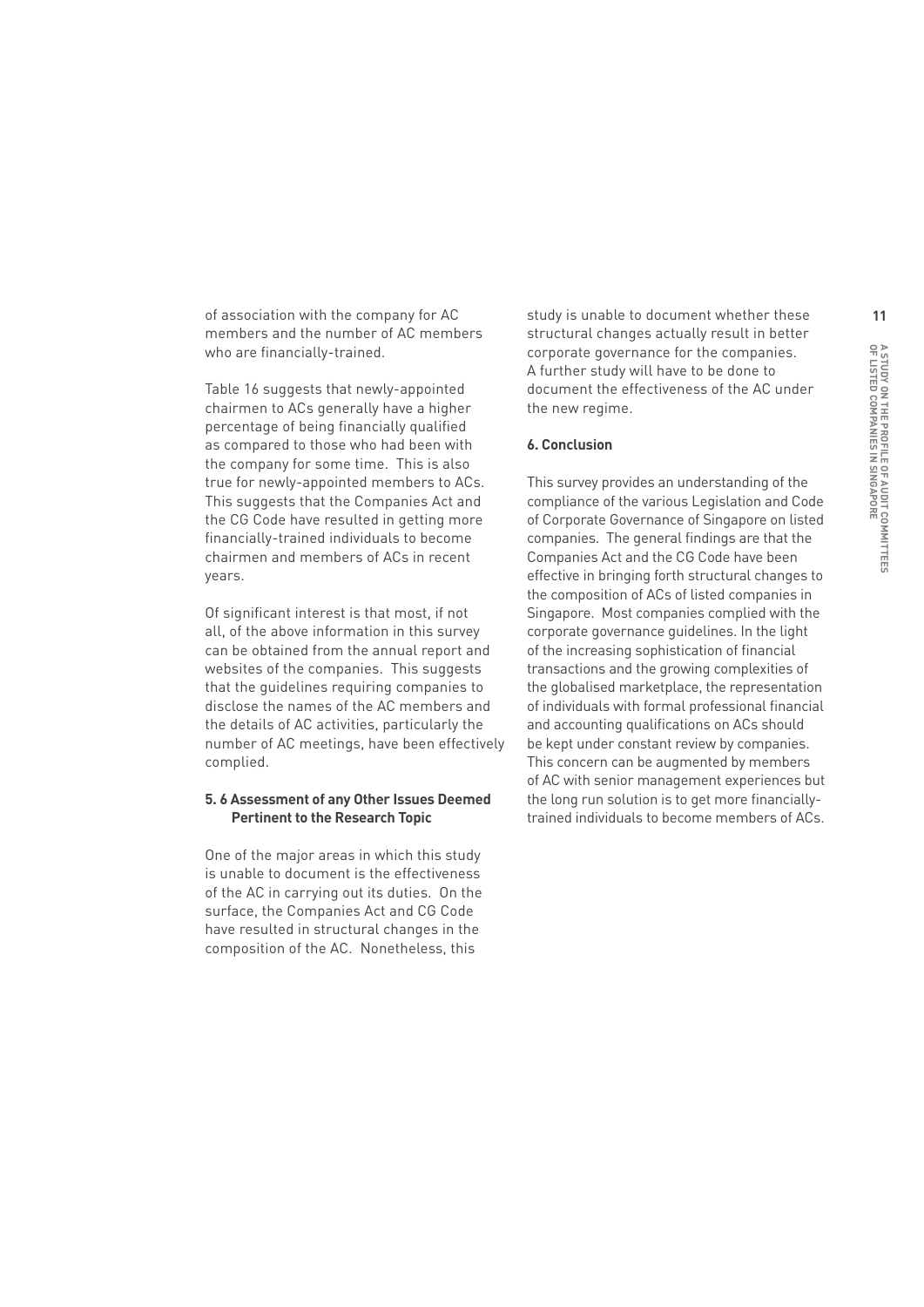# **ANNEX A Companies with a Secondary Listing on the Singapore Exchange (as at 2 January 2008)**

| 1                | AGF CANADIAN GROWTH EQUITY FUND               |
|------------------|-----------------------------------------------|
| $\overline{2}$   | AUTRON CORPORATION LTD                        |
| $\overline{3}$   | AUSTRALAND PROPERTY GROUP                     |
| 4                | BENEFUN INTERNATIONAL HOLDINGS LTD            |
| 5                | <b>BURWILL HOLDINGS LIMITED</b>               |
| $\boldsymbol{6}$ | CHINA MERCHANTS PROPERTY DEVELOPMENT CO LTD   |
| 7                | DAIRY FARM INTERNATIONAL HOLDINGS LTD         |
| 8                | GLOBAL TECH (HOLDINGS) LIMITED                |
| 9                | GUANGZHOU INVESTMENT COMPANY LTD              |
| 10               | HONGKONG LAND HOLDINGS LIMITED                |
| 11               | INCH KENNETH KAJANG RUBBER PUBLIC LTD COMPANY |
| 12               | JARDINE MATHESON HOLDINGS LTD                 |
| 13               | JARDINE STRATEGIC HOLDINGS LTD                |
| 14               | KONAMI CORPORATION                            |
| 15               | KOON HOLDINGS                                 |
| 16               | LUNG KEE (BERMUDA) HLDGS LTD                  |
| 17               | MACARTHURCOOK PROPERTY SECURITIES FUND        |
| 18               | MANDARIN ORIENTAL INTERNATIONAL LTD           |
| 19               | MARUWA CO. LTD                                |
| 20               | MURATA MANUFACTURING COMPANY ITD              |
| 21               | NOMURA HOLDINGS INC.                          |
| 22               | OMEGA NAVIGATION ENTERPRISES INC.             |
| 23               | SHANGHAI ALLIED CEMENT LTD                    |
| 24               | SHANGRI-LA ASIA LIMITED                       |
| 25               | <b>SP AUSNET</b>                              |
| 26               | SUNWAY INTERNATIONAL HOLDINGS LTD             |
| 27               | TPV TECHNOLOGY LIMITED                        |
| 28               | UNITED OVERSEAS AUSTRALIA LIMITED             |

Source: www.sgx.com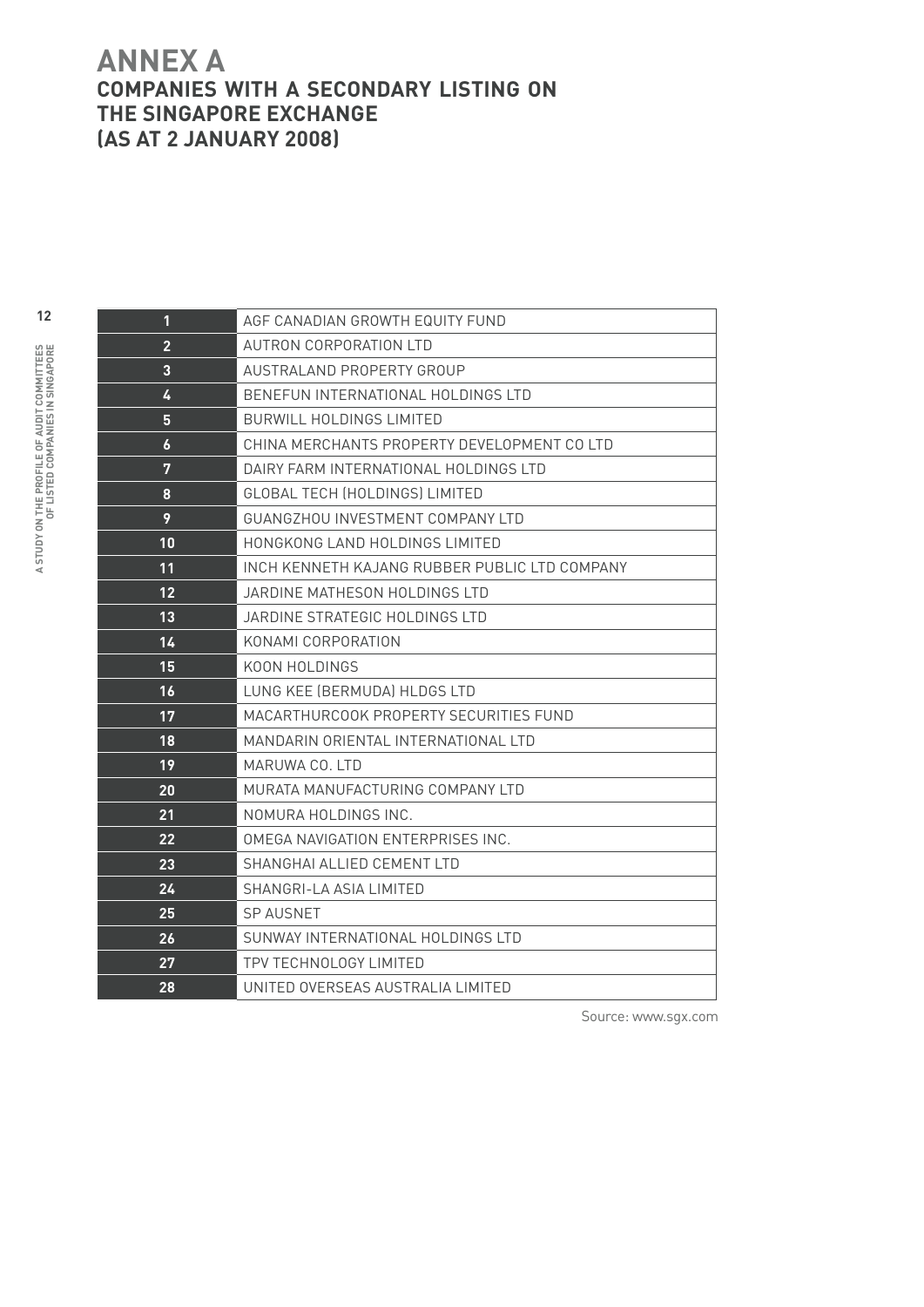# **ANNEX B Companies Act (Chapter 50)**

# **Audit committees**

#### 201B.

- **1.** Every listed company shall have an audit committee.
- **2.** An audit committee shall be appointed by the directors from among their number (pursuant to a resolution of the board of directors) and shall be composed of 3 or more members of whom a majority shall not be
	- a. executive directors of the company or any related corporation;
	- b. a spouse, parent, brother, sister, son or adopted son or daughter or adopted daughter of an executive director of the company or of any related corporation; or
	- c. any person having a relationship which, in the opinion of the board of directors, would interfere with the exercise of independent judgment in carrying out the functions of an audit committee.
- **3.** The members of an audit committee shall elect a chairman from among their number who is not an executive director or employee of the company or any related corporation.
- **4.** If a member of an audit committee resigns, dies or for any other reason ceases to be a member with the result that the number of members is reduced below 3, the board of directors shall, within 3 months of that event, appoint such number of new members as may be required to make up the minimum number of 3 members.
- **5.** The functions of an audit committee shall be
	- a. to review
		- i. with the auditor, the audit plan;
		- ii. with the auditor, his evaluation of the system of internal accounting controls;
		- iii. with the auditor, his audit report;
		- iv. the assistance given by the company's officers to the auditor;
		- v. the scope and results of the internal audit procedures; and
		- vi. the balance-sheet and profit and loss account of the company and, if it is a holding company, the consolidated balance-sheet and profit and loss account, submitted to it by the company or the holding company, and thereafter to submit them to the directors of the company or the holding company; and
	- b. to nominate a person or persons as auditor, notwithstanding anything contained in the articles or under section 205, together with such other functions as may be agreed to by the audit committee and the board of directors.
- **6.** The auditor has the right to appear and be heard at any meeting of the audit committee and shall appear before the committee when required to do so by the committee.
- **7.** Upon the request of the auditor, the chairman of the audit committee shall convene a meeting of the committee to consider any matters the auditor believes should be brought to the attention of the directors or shareholders.
- **8.** Each audit committee may regulate its own procedure and in particular the calling of meetings, the notice to be given of such meetings, the voting and proceedings thereat, the keeping of minutes and the custody, production and inspection of such minutes.
- **9.** Where the directors of a company or of a holding company are required to make a report under section 201 (5) or section 201 (6A) and the company is a listed company, the directors shall describe in the report the nature and extent of the functions performed by the audit committee pursuant to subsection (5).
- **10.** In this section, "listed company" means a company that is incorporated in Singapore and has been admitted to the official list of a securities exchange in Singapore and has not been removed from the official list.
- **11.** Any reference in this section to a director who is not an executive director of a company is a reference to a director who is not an employee of, and does not hold any other office of profit in, the company or in any related corporation of that company in conjunction with his office of director and his membership of any audit committee, and any reference to an executive director shall be read accordingly.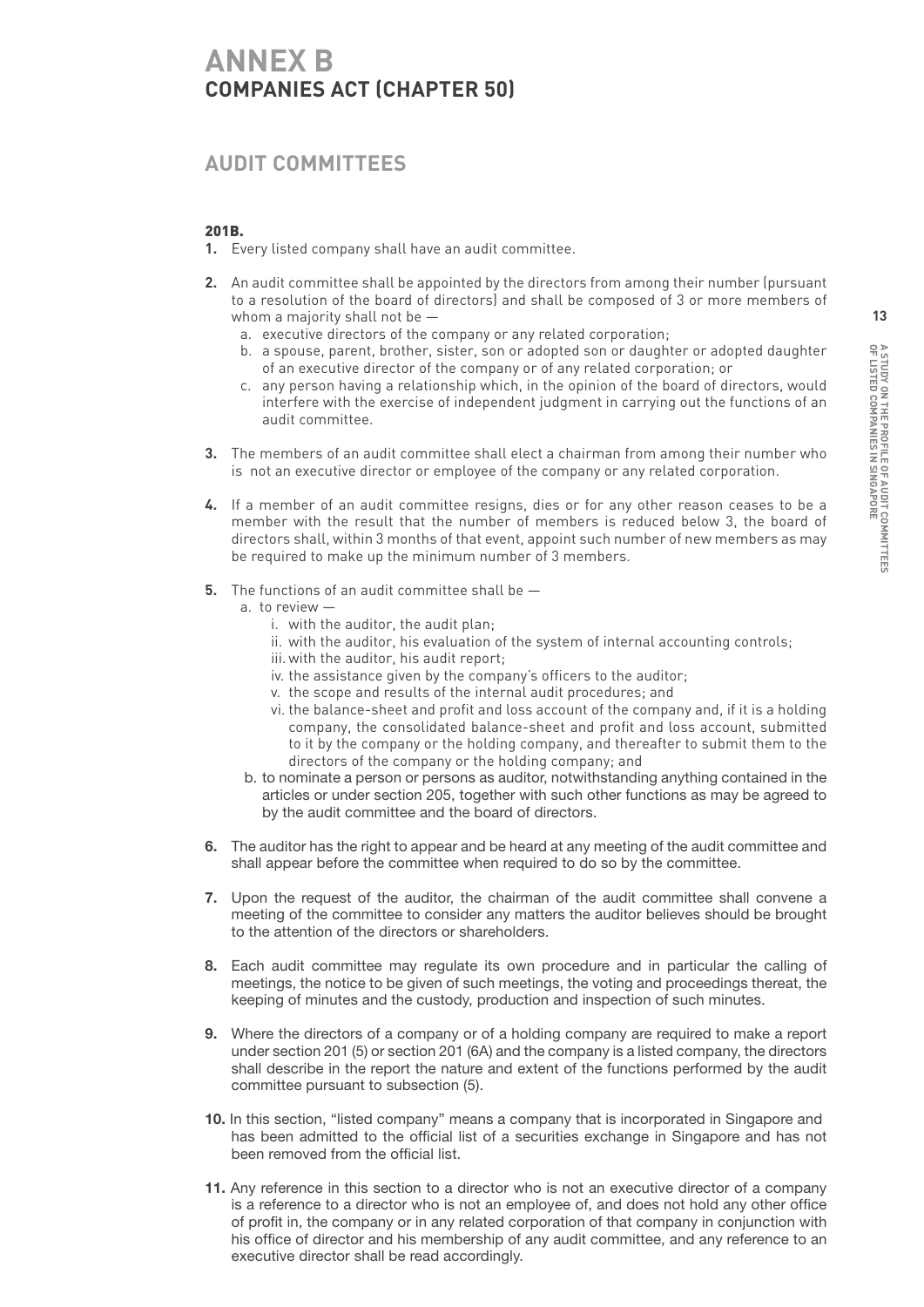# **ANNEX B SINGAPORE CODE OF CORPORATE GOVERNANCE 2005**

# **AUDIT COMMITTEE**

#### Principle:

11 The Board should establish an Audit Committee ("AC") with written terms of reference which clearly set out its authority and duties.

#### Guidelines:

- 11.1 The AC should comprise at least three directors, all non-executive, the majority of whom, including the Chairman, should be independent.
- 11.2 The Board should ensure that the members of the AC are appropriately qualified to discharge their responsibilities. At least two members should have accounting or related financial management expertise or experience, as the Board interprets such qualification in its business judgement.
- 11.3 The AC should have explicit authority to investigate any matter within its terms of reference, full access to and co-operation by Management and full discretion to invite any director or executive officer to attend its meetings, and reasonable resources to enable it to discharge its functions properly.
- 11.4 The duties of the AC should include:
	- a. reviewing the scope and results of the audit and its cost effectiveness, andthe independence and objectivity of the external auditors. Where the auditors also supply a substantial volume of non-audit services to the company, the AC should keep the nature and extent of such services under review, seeking to balance the maintenance of objectivity and value for money;
	- b. reviewing the significant financial reporting issues and judgements so as to ensure the integrity of the financial statements of the company and any formal announcements relating to the company's financial performance;
	- c. reviewing the adequacy of the company's internal controls, as set out in Guideline 12.1;
	- d. reviewing the effectiveness of the company's internal audit function; and
	- e. making recommendations to the Board on the appointment, reappointment and removal of the external auditor, and approving the remuneration and terms of engagement of the external auditor.
- 11.5 The AC should meet with the external auditors, and with the internal auditors, without the presence of the company's Management, at least annually.
- 11.6 The AC should review the independence of the external auditors annually.
- 11.7 The AC should review arrangements by which staff of the company may, in confidence, raise concerns about possible improprieties in matters of financial reporting or other matters. The AC's objective should be to ensure that arrangements are in place for the independent investigation of such matters and for appropriate follow up action.
- 11.8 The Board should disclose the names of the members of the AC and details of the Committee's activities in the company's annual report.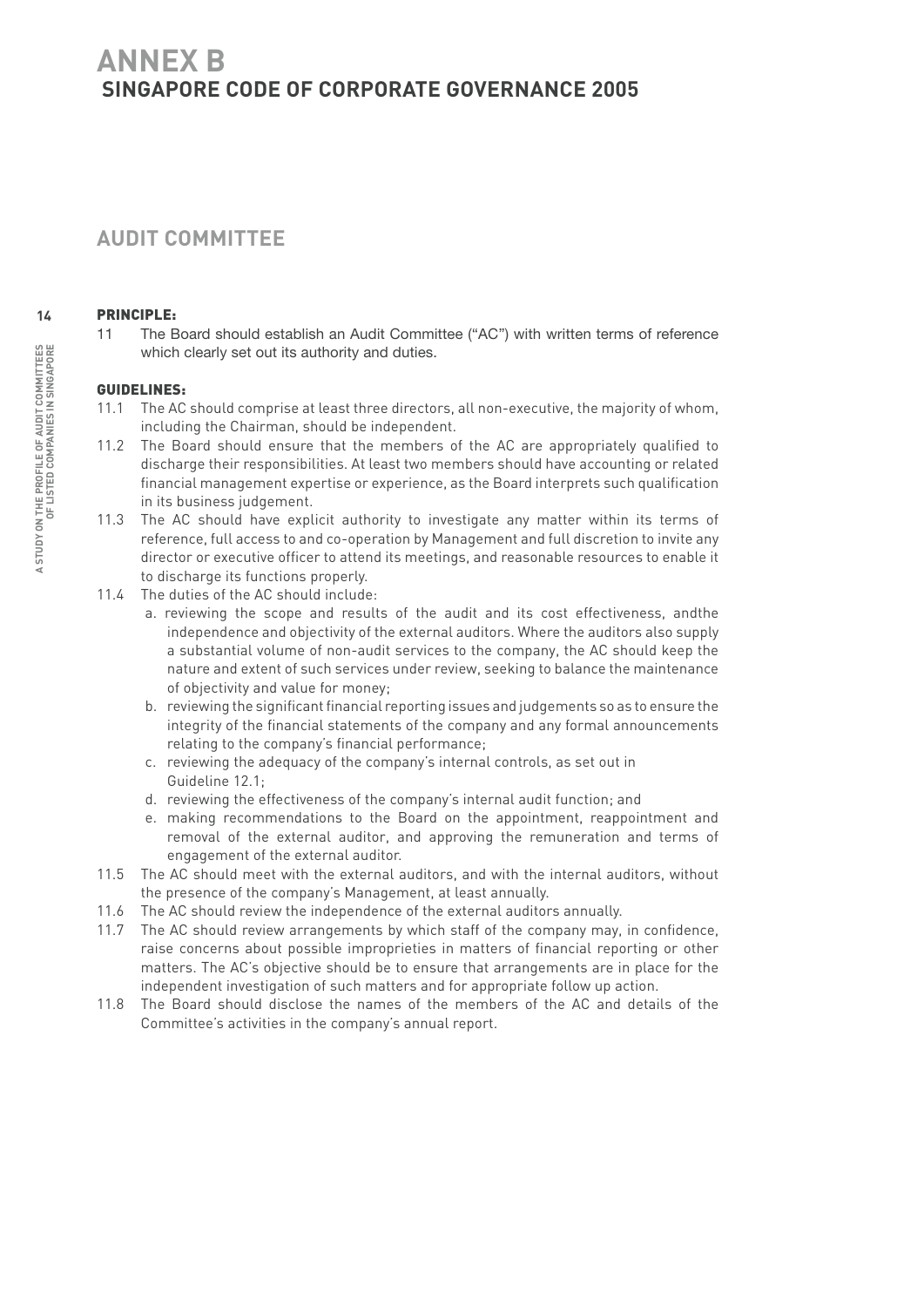# **ANNEX B GUIDELINES ON CORPORATE GOVERNANCE FOR BANKS, FINANCIAL HOLDING COMPANIES AND DIRECT INSURERS WHICH ARE INCORPORATED IN SINGAPORE (2005) by the Monetary Authority of Singapore**

# **AUDIT COMMITTEE**

#### **Similar to the SINGAPORE CODE OF CORPORATE GOVERNANCE 2005 except for the following additional provision:**

Additional Guideline of the Authority

11.9 The AC should maintain records of all its meetings, in particular records of discussions on key deliberations and decisions taken.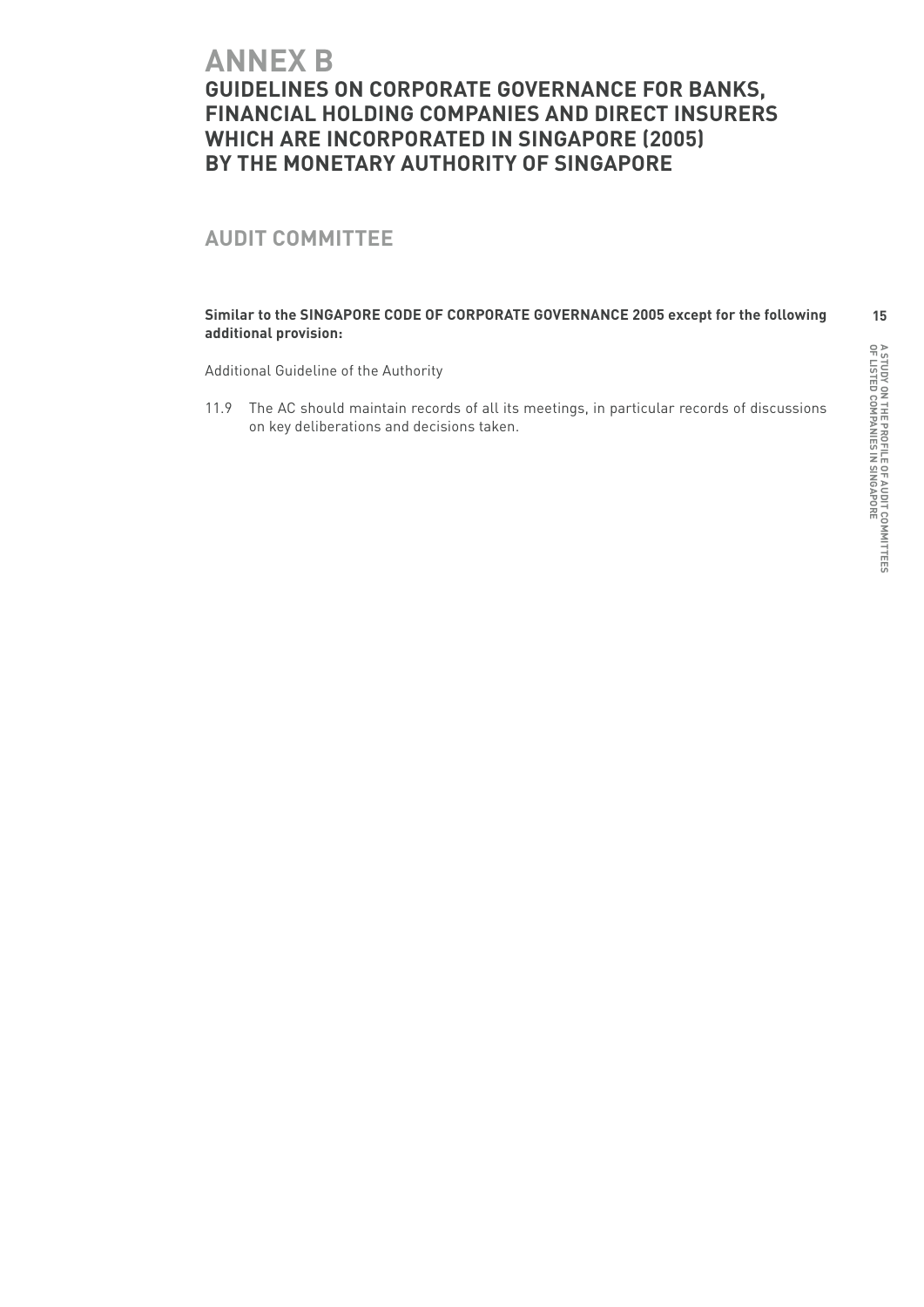# **ANNEX B THE SINGAPORE EXCHANGE LISTING RULES**

## **Chapter 7: Continuing Obligations**

8. Any appointment or reappointment of a director to the audit committee. The issuer must state in the announcement whether the board considers the director to be independent. The issuer must also provide such additional disclosure as may be appropriate in the circumstances to enable its shareholders to assess the independence or otherwise of the appointed director. In the event of any retirement or resignation which renders the audit committee unable to meet the minimum number (not less than three) the issuer should endeavour to fill the vacancy within two months, but in any case not later than three months.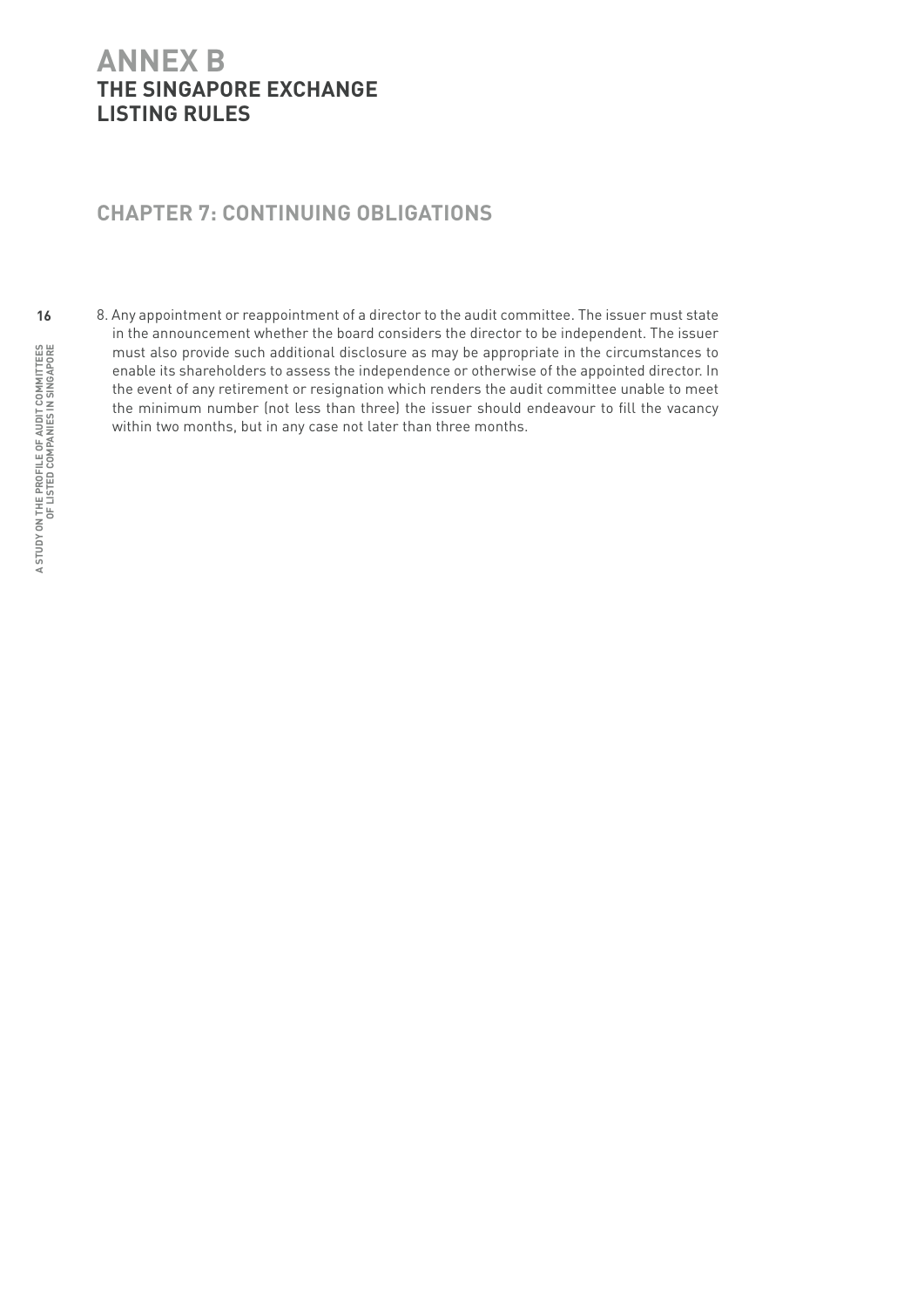# **ANNEX B AUDIT COMMITTEE GUIDANCE COMMITTEE GUIDEBOOK FOR AUDIT COMMITTEES IN SINGAPORE (2008)**

## **Audit Committee Composition**

#### 1.2 Best Practices:

The AC plays a critical role in ensuring the integrity of the financial statements through its oversight of the company's financial reporting process, the internal control system and the audit function. To discharge this role properly, the AC must ensure that it has individuals with the appropriate qualifications to provide independent, objective and effective oversight.

#### Independence and Objectivity

- 1.2.1 An AC is required to have a minimum of 3 members, although it is common for an AC to comprise more than 3 members, depending on the scope and complexity of its work.
- 1.2.2 The consideration of independence is often a matter of substance rather than of strict compliance with specific rules. The individual Director would be in the best position to determine his independence having regard to his circumstances and relationships with the company and related parties. Below are some additional factors Directors could consider when confirming their independence:
	- **Shareholding interest:** A shareholding interest in the company beyond a certain limit. This shareholding interest should include share options and other convertible securities, as well as, all shareholdings held by the Director's immediate family members
	- **Gift or financial assistance:** The receipt of shares or other securities in the company by way of a gift or financial assistance from the company or its major shareholders for the purchase of shares/securities in the company other than pursuant to an approved scheme
	- **Past association:** Past association with a professional adviser as a Director, partner, principal or employee who has, in the immediate past, before the Director's appointment, provided professional services of a significant or material nature or scope to the listed company (and related parties where the listed company has close business or operational interactions with such related parties). An intervening period of one year is sometimes applied for this assessment. Whether such a period is appropriate depends on the circumstances, which the AC member is in the best position to judge
	- **Business dealings:** Material business dealings or involvement with the company or its related parties in the recent past
	- **Representative of shareholder:** A representative of a shareholder appointed specifically to represent or protect the interest of that shareholder whose interests are not the same as those of the shareholders as a whole
	- **Financial dependence:** Financial dependence on the listed issuer or its related parties, e.g. if a Director has no other major sources of income and is financially dependent on the fees, he would need to carefully consider whether he can indeed exercise the independent judgement required of him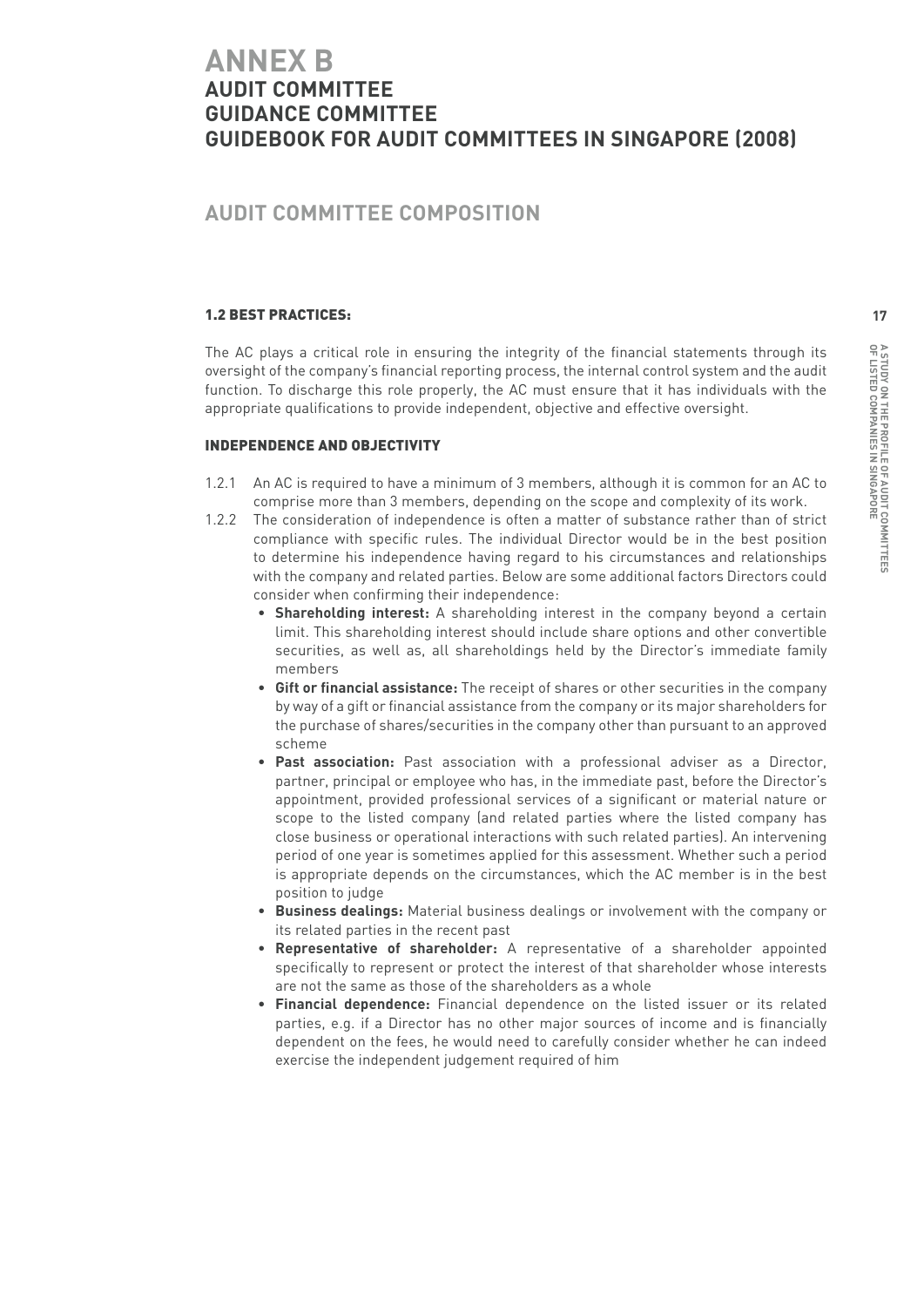1.2.3 The factors set out in 1.2.2 are not intended to be exhaustive. The Nominating Committee would still need to conduct its own assessment of the individual's independence. Correspondingly, the prospective Director should be diligent in disclosing relationships significant to the company or himself that might potentially compromise his independence (real or perceived), that of the AC or the Board.

#### Qualification for membership

- 1.2.4 As a body, the AC should possess the relevant skills in order to be effective overseers of the financial reporting process. The Code recommends that at least two AC members have accounting or related financial management expertise or experience, which could be interpreted as having some or all of the following:
	- **The ability to read and understand financial statements**, including a company's balance sheet, income statement and cash flow statement
	- **The ability to understand and assess the general application** of local or other generally accepted accounting principles
	- **The ability to ask pertinent questions** about the company's financial reporting process
	- **The ability to effectively challenge Management's assertions** on financials and Management's responses when appropriate
	- **The ability to understand internal controls and risk factors** relevant to the company's operations, including those relating to complex financial instruments that are in use
	- **Experience gained through executive responsibility** for a sizeable business including having or having had responsibility for the finance function, such as being or having been a chief executive officer, chief financial officer or other senior officer with financial oversight responsibilities
	- **Education or professional qualifications** relating substantially to accounting or finance
	- **Experience in working** within the areas of corporate finance, financial reporting or accounting
- 1.2.5 AC members should have complementary knowledge and experience in financial matters as well as an understanding and appreciation of the company's business. Each AC member should generally seek to understand:
	- **The company's major economic, operating, and financial risks**
	- **The company's financial reporting** process
	- **The business operations** of the company
	- **The social, political, ethical, economic and legal framework** within which the company operates
	- **The difference between the oversight function** of the AC and the decision-making function of Management
- 1.2.6 The combination of skills within the AC should reflect broad experience and knowledge relevant in assisting the AC in discharging its responsibilities as set out in its Terms of Reference.
- 1.2.7 Members should be given the opportunity to attend technical and professional development courses to keep abreast of legislative, accounting and other relevant issues. For additional guidance on AC training, please refer to the section on Training.
- 1.2.8 The AC should have the authority to retain external legal counsel, accounting or other advisers, when it considers necessary, without the prior permission of the Board or Management. The AC should be provided the necessary resources to support its work.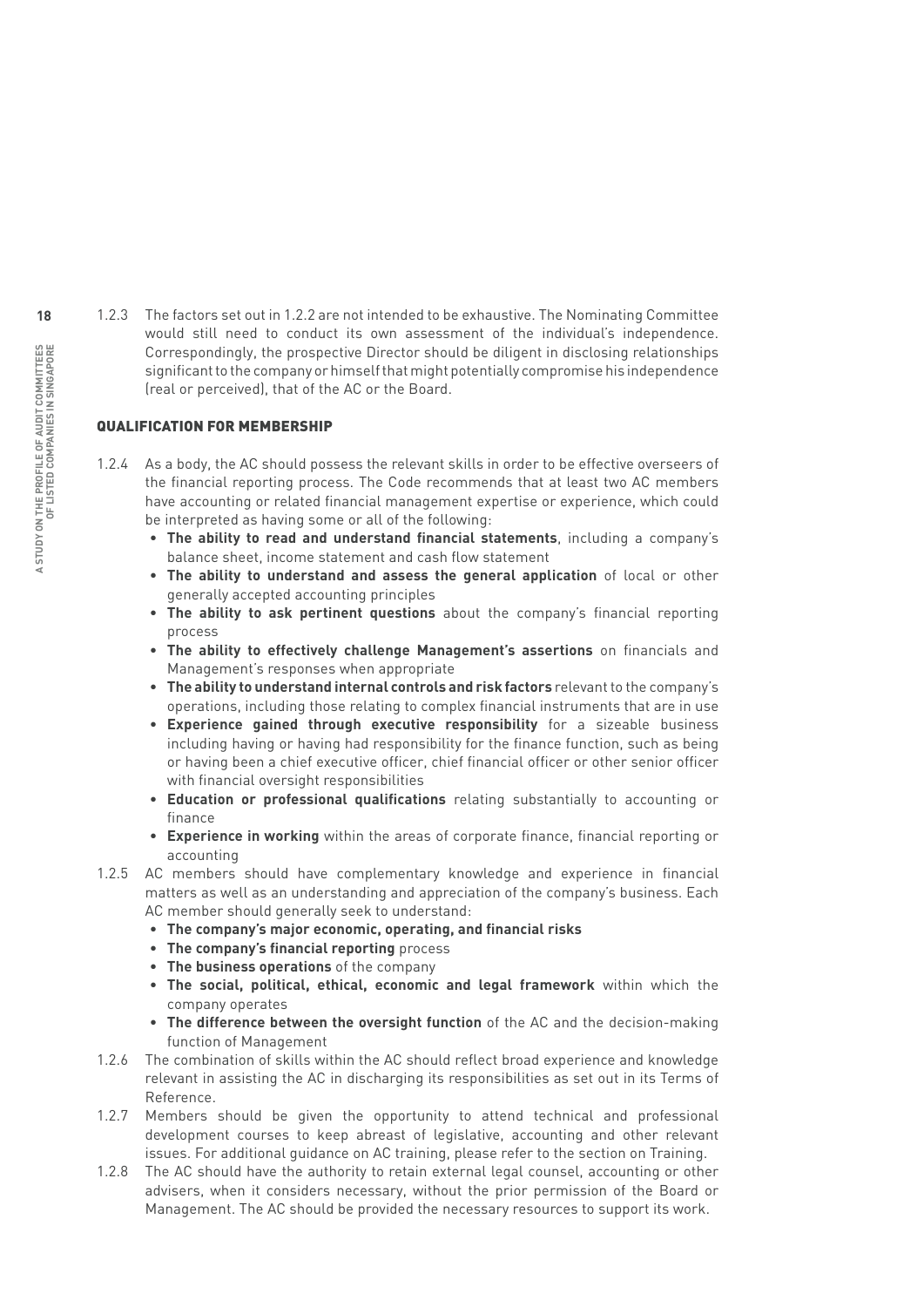#### SELECTION OF AUDIT COMMITTEE CHAIRMAN

- 1.2.9 The Chairman is pivotal in ensuring the overall effectiveness of the AC and the efficient planning and conduct of meetings. The Companies Act requires the AC Chairman to be independent, with no involvement in any executive functions in the company or its related companies. Although there are no restrictions, in practice, a Non-Executive Chairman of the Board would not normally assume the role of AC Chairman.
- 1.2.10 The Chairman should have significant financial management related experience, and should be sufficiently knowledgeable about the entity's business and its financial reporting and auditing requirements.
- 1.2.11 The tenure of appointment of the Chairman's office should be determined by the Board.

#### **Terms of** Reference

- 1.2.12 For the AC to function effectively, the AC should define the scope of its oversight responsibilities and how these are to be discharged. The Terms of Reference for the AC should address the following:
	- **Roles and responsibilities** of the Committee, Chairman and the Committee Secretary
	- **Authority for the AC to seek independent professional advice,** at the company's expense
	- **Provision of direct access** to anyone in the organisation to conduct any investigation to fulfill AC responsibilities
	- **Non-Executive role of the AC** which does not include making business or commercial decisions on behalf of Management (these rest with the Board of Directors)
	- **Role of the AC to arbitrate** between Management, external auditors and internal auditors
	- **Responsibility in fraud prevention and detection**
- 1.2.13 **Appendix A2** provides a sample of an AC Terms of Reference.
- 1.2.14 Where the documented Terms of Reference of an AC does not contain terms that the Board expects the AC to oversee, e.g. in relation to risk management, the AC should agree on a revised mandate with the Board.

#### Tenure of the AC

- 1.2.15 The Nominating Committee or the Board should carefully consider the length of term each member should serve. Rotation of AC members refreshes and introduces new perspectives to AC processes. Rotation also creates opportunities for a greater number of Board members to gain better understanding of the functioning of the AC. However, given the complex nature of the role, this has to be balanced with the need to have members who possess the necessary accumulated knowledge to discharge their responsibilities effectively.
- 1.2.16 The Nominating Committee or the Board should consider how rotations can be staggered to ensure continuity of the AC's work and the orderly transfer of accumulated knowledge.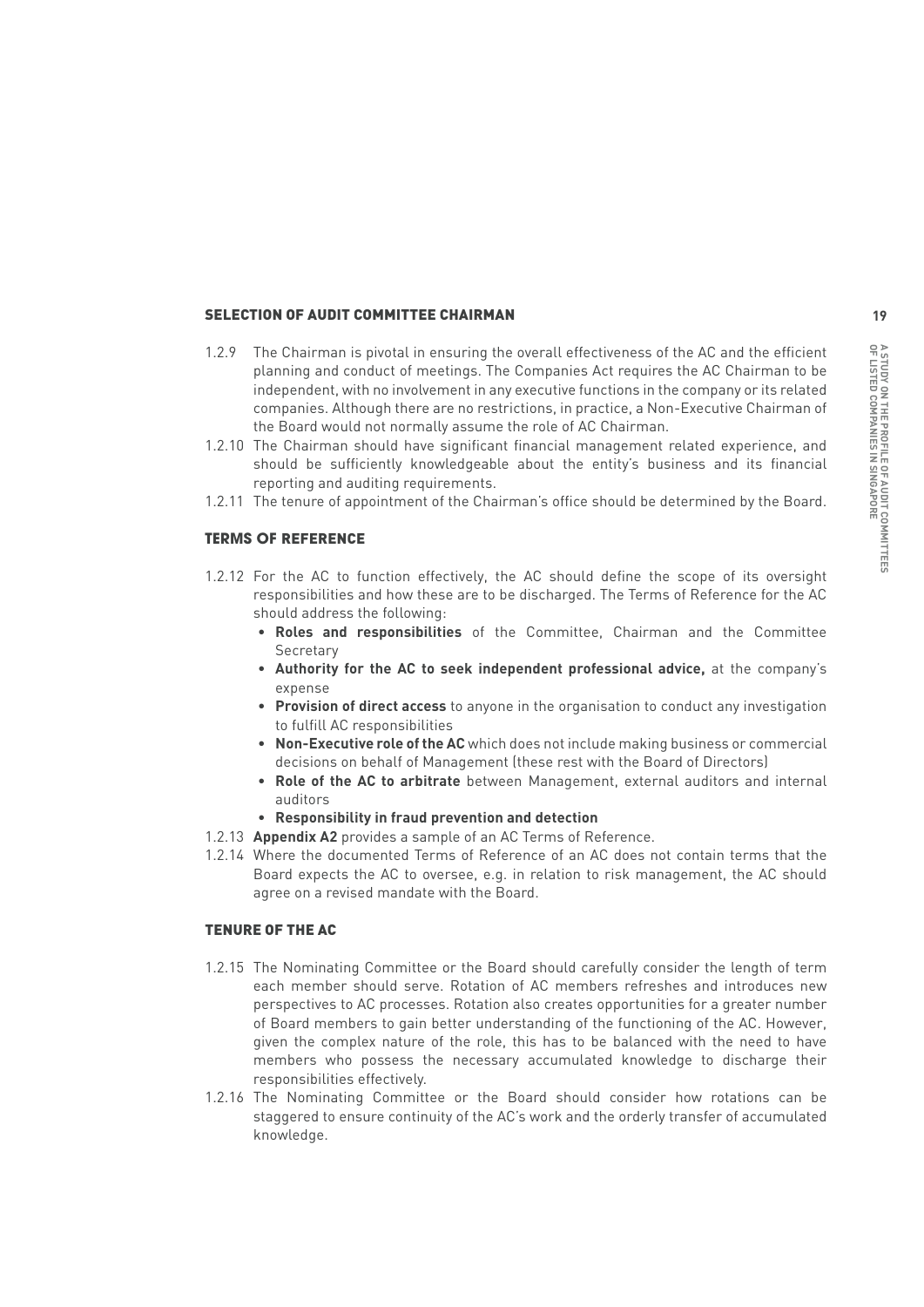#### A study commissioned by the Institute of Certified Public Accountants of Singapore

and

#### conducted by the Corporate Governance & Financial Reporting Centre NUS Business School

| Advisors               | ÷<br>t       | Associate Professor Mak Yuen Teen<br>Associate Professor Lan Luh Luh |
|------------------------|--------------|----------------------------------------------------------------------|
| Principal Investigator | - 1          | Associate Professor Ho Yew Kee                                       |
| Research Managers      | ÷<br>÷       | Ms K K Lalanika Vasanthi<br>Mr Bryan Lee                             |
| Research Assistants    | $\cdot$<br>t | Ng Chi Ching Eddie<br>Soh Zhaojin Kenny                              |

#### **About the Corporate Governance and Financial Reporting Centre**

The Corporate Governance and Financial Reporting Centre is a unit of NUS Business School at the National University of Singapore. Its mission is to research, disseminate and promote best practices in corporate governance and financial reporting.

A hallmark of the Centre is the strong industry orientation in its activities and projects. The current and proposed portfolio of activities of the Centre includes topics such as boardroom practices, executive compensation, creative accounting, quarterly reporting and investor relations. It encourages a convergence of academics and practitioners around some of the key challenges of corporate governance and financial reporting in organisations. Being research-led and industry-oriented, the centre is at the cutting edge of theory and practice and it helps to bridge the gap between leading academic work and the needs of practitioners.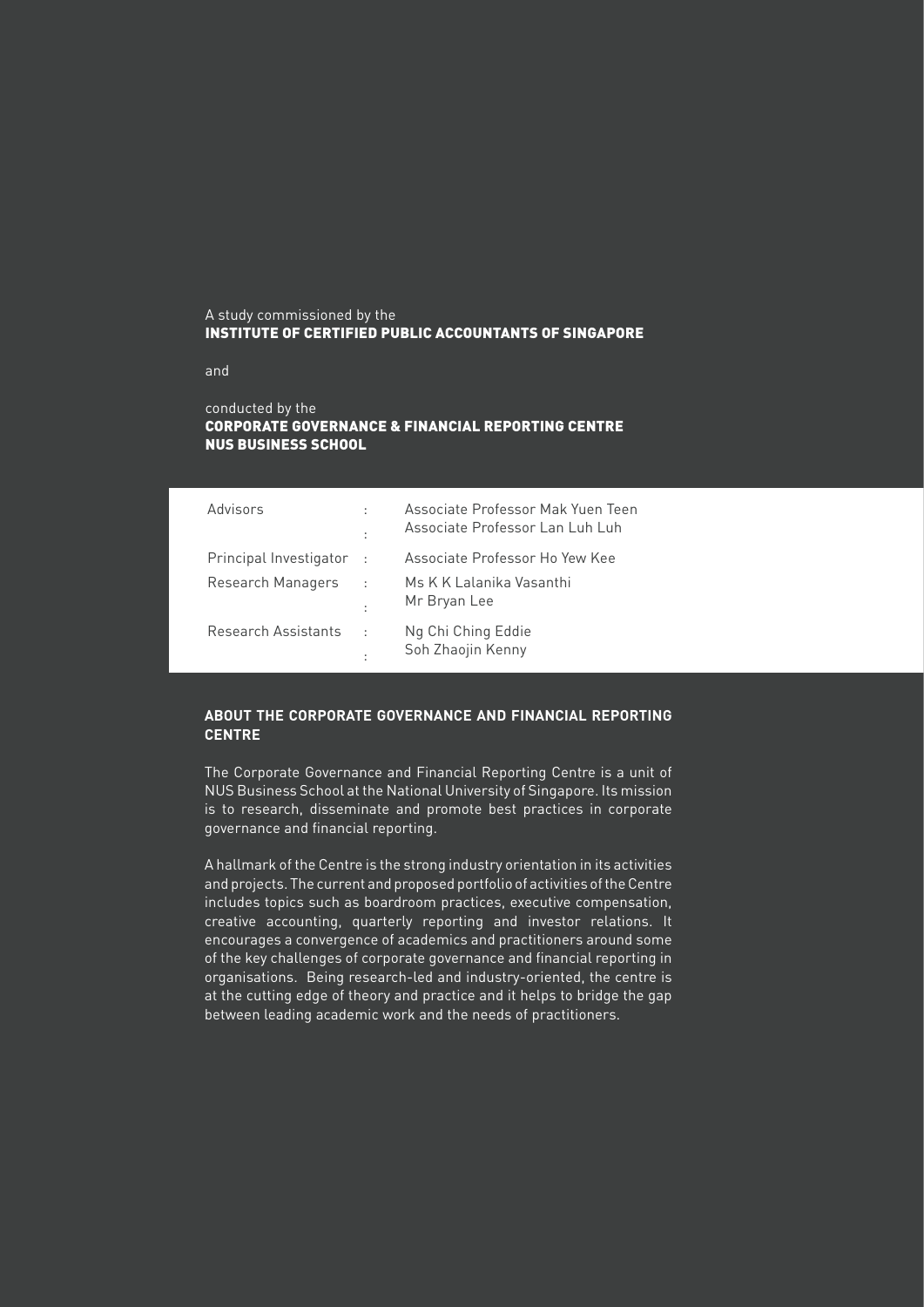**w w w . i c p a s . o r g . s g**